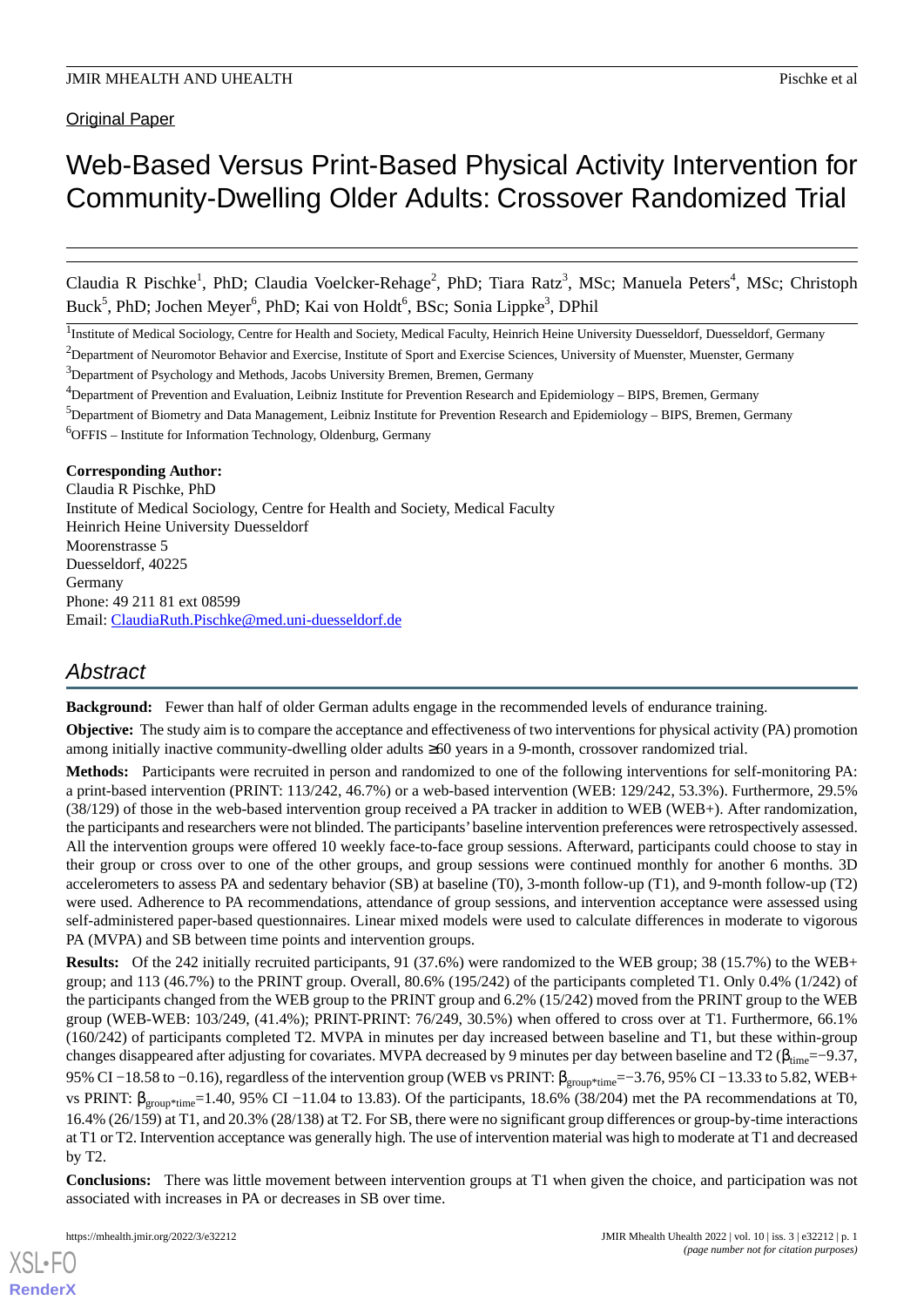Trial Registration: German Clinical Trials Register DRKS00016073; https://www.drks.de/drks\_web/navigate.do?navigationId=trial.HTML&TRIAL\_ID=DRKS00016073

*(JMIR Mhealth Uhealth 2022;10(3):e32212)* doi:  $10.2196/32212$ 

## **KEYWORDS**

physical activity; older adults; eHealth; print-based intervention; web-based intervention; physical activity promotion; healthy aging; preferences; randomized trial; mobile phone

## *Introduction*

#### **Background**

Engaging in an active lifestyle with regular physical activity (PA) [\[1](#page-11-0)] is associated with higher physical, cognitive, and functional health across the life course [[1](#page-11-0)[,2](#page-11-1)], and web-based support can help individuals to adopt and maintain PA [[3\]](#page-11-2). At the time of study conception, the World Health Organization (WHO) and the American College of Sports Medicine recommended that adults aged 18-64 years, as well as those aged ≥65 years, should perform moderate to vigorous endurance training for at least 150 minutes per week (in 10-minute bouts) [[4\]](#page-11-3). Furthermore, performing flexibility, strength, and balance exercises twice per week is recommended [[5,](#page-11-4)[6](#page-11-5)]. The 2020 update of the recommendations included several modifications. For example, the authors of the update state that "all adults should undertake 150-300 min of moderate-intensity, or 75-150 min of vigorous-intensity physical activity, or some equivalent combination of moderate-intensity and vigorous-intensity aerobic physical activity, per week" [\[7](#page-11-6)]. An additional change is that 10-minute bouts of PA are no longer deemed relevant. Instead, bouts of moderate to vigorous PA (MVPA) of any duration count, taking new evidence into account, which suggests that the total PA volume is more important than bouts. Furthermore, high-certainty evidence summarized for the development of the new guidelines indicates that balance and functional exercises are relevant for maintaining physical function and reducing falls [[7\]](#page-11-6). Hence, in the update for the age group of ≥65 years, the recommendation is to incorporate these types of exercises at moderate or greater intensity on 3 or more days per week in existing routines [[7\]](#page-11-6).

Less than half of the German adults aged ≥65 years meet the former recommendations for endurance training (42%), and only one-third meet the strength training recommendations [[6\]](#page-11-5). However, compared with the European Union average of adults in this age segment (26.2% of women and 35.7% of men reach the recommendation of 150 minutes of MVPA per week), German men and women display slightly higher proportions of adults reaching the recommendations (45.5% and 51.2% for women and men, respectively) [\[8](#page-11-7)]. Furthermore, results based on the European Health Interview Survey and the Survey of Health Aging and Retirement in Europe examined associations between the proportion of European adults >65 years, reaching the recommendation of >150 minutes of PA per week and the proportion of prefrail or frail individuals suggests a negative association [\[9](#page-11-8)]. To prevent frailty in older adults, Haider et al [[9\]](#page-11-8) called for "community-based approaches aimed at achieving PA recommendations" at the population level and the creation of built environments enabling PA [\[9](#page-11-8)]. Previous research

 $XS$ -FO **[RenderX](http://www.renderx.com/)** conducted in Germany indicated that population-based approaches to increase PA, such as mass media campaigns, community-based multicomponent interventions, and environmental approaches, can be effective in the general population [[10\]](#page-12-0). In addition, individual-level interventions provide opportunities to further increase the effect of such population-level approaches [\[1](#page-11-0),[11](#page-12-1)[-13](#page-12-2)]. However, the role of different modalities in delivering these intervention approaches to older adults remains unclear.

The results of several systematic reviews indicate that participation in interventions providing information on PA face-to-face or via printed materials leads to increased PA levels in older adults [[14-](#page-12-3)[16\]](#page-12-4). Engagement in web-based PA interventions is also associated with increased MVPA, walking, and a higher daily step count in the intervention group than in the control group [[17,](#page-12-5)[18](#page-12-6)]. Furthermore, the results of a systematic review evaluating the effectiveness of eHealth interventions compared with non-eHealth interventions or no intervention in adults ≥55 years suggest that eHealth interventions can effectively promote PA in the short term [[13\]](#page-12-2), but there is still a lack of evidence regarding long-term effects. Recent evidence from a review examining the effects and characteristics of PA promotion interventions aimed at community-dwelling adults >50 years indicates that increases in PA can be sustained for up to 12 months [\[19](#page-12-7)]. In conclusion, it is still unclear whether eHealth interventions have a greater impact on PA behavior than non-eHealth (eg, print-based) interventions in adults who are ≥60 years and whether increased levels of PA can be maintained over longer periods.

Furthermore, the influence of individual preferences for intervention modality and variances in the impact on intervention outcomes is still not well understood [\[20](#page-12-8),[21\]](#page-12-9). Previous studies suggest that preferences may vary by age, sex, BMI, or social or living environment [[15](#page-12-10)[,22](#page-12-11),[23\]](#page-12-12). For example, preference for a web-based intervention was positively related to younger age [[22](#page-12-11)[,23](#page-12-12)] and high internet use and was negatively associated with the female sex. Conversely, older women with obesity were more likely to choose print-based interventions [[22\]](#page-12-11). These variations in sociodemographic characteristics may also explain the differences in the use of PA trackers [[24\]](#page-12-13). To increase the impact of this tool that has already been shown to be effective [\[25](#page-12-14)], the use of trackers in PA interventions should be aligned with preferences of different target groups [[15\]](#page-12-10). Both retention in intervention studies and adherence to intervention components may improve if individual preferences for interventions are considered [\[12](#page-12-15),[15\]](#page-12-10). Hence, in this study, a crossover design was used to examine the role of personal preferences for different delivery modes in intervention effectiveness.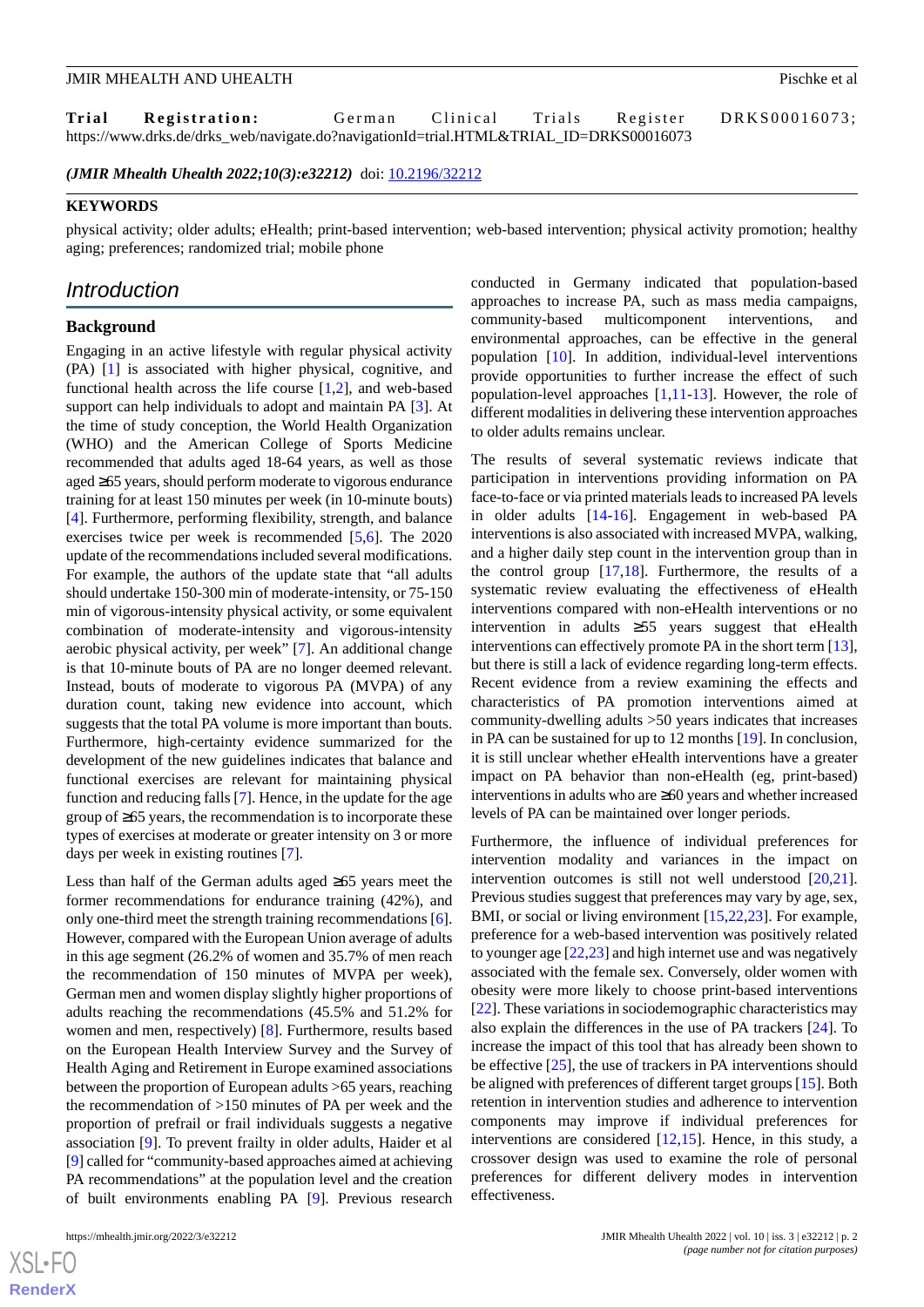This study (PROMOTE II) was funded by the Federal Ministry of Education and Research (Bundesministerium für Bildung und Forschung), as part of the Physical Activity and Health Equity: Primary Prevention for Healthy Aging research network [[26\]](#page-12-16). It builds on the results of a previous study embedded in the network (PROMOTE I; [[27](#page-12-17)[-29](#page-12-18)]), which tested the effectiveness of 2 tailored web-based interventions for the promotion of a physically active lifestyle in adults aged 65-75 years in a community-based intervention trial against a delayed-intervention control group. In a previous study, we found relatively high baseline PA levels in the intervention participants. On the basis of this observation, individuals who had been physically active regularly for at least 2.5 hours per week for >1 year were excluded from this study. Furthermore, study dropout was higher in the group assigned to use PA trackers in addition to a website than in the website-only group, indicating that randomization to a modality that was not a preference led to participants deciding to quit the intervention [[27](#page-12-17)[-29](#page-12-18)].

## **Objectives**

On the basis of these results gathered in the preceding study, this study included the following four aims:

- 1. To adapt and simplify the web-based intervention of a previous study to further improve usability and develop a simple print-based intervention that initially inactive participants with little affinity to technology find easy to use.
- 2. To investigate the acceptance and use of two interventions (web- vs print-based) and changes in PA among older adults (≥60 years) in a crossover randomized trial over the course of 9 months.
- 3. To examine the role of personal preferences for different delivery modes in intervention effectiveness.
- 4. To explore the associations between changes in PA and possible changes in physical fitness and cognitive capacity in a pooled sample of participants in both PROMOTE I and II trials.

In this paper, we report the results of the first 3 study aims. The results addressing the last aim will be reported in a subsequent paper. We hypothesized that both interventions would significantly increase MVPA and decrease sedentary behavior (SB) at the first and second follow-ups [[30\]](#page-12-19).

## *Methods*

## **Participants and Procedures**

## *Recruitment*

A random sample of 3492 adults aged ≥60 years from 14 districts in Bremen, Germany, were invited to participate in the study via mail. The names and addresses were provided by the residents' registration offices. This included individuals who resided in districts that met the following requirements:

1. Districts that were not part of the municipalities targeted in PROMOTE I

- 2. Districts that were in close proximity to the two study centers (one in the Northwest and one in the Northeast of the city of Bremen, Germany)
- 3. Districts where the project team had already established previous liaisons, including contacts with stakeholders facilitating community involvement during the implementation of the intervention

Reminders were sent out after 2 weeks in cases of no response. The study was also publicized in local newspaper articles and mentioned during talks of the research staff, sparking the interest of 168 individuals who called up the research team directly and were consequently screened for eligibility. Eligibility for study participation was determined through computer-assisted telephone interviews with trained study nurses following the inclusion and exclusion criteria outlined below. The sample size and power calculations are described in detail in a previously published study protocol [[30\]](#page-12-19).

## *Ethical Approval and Informed Consent*

The study obtained ethical approval from the Medical Association of Bremen, Germany, on July 3, 2018 (RA/RE-635). The study was registered at the German Clinical Trials Register on January 10, 2019 (DRKS00016073). Potential participants were informed of the study during the initial telephone interviews and were fully informed during an introductory face-to-face briefing session and were requested to provide informed consent. They were also told that they would be randomized to one of the intervention groups and knew about their existence. At the end of the introductory session, all participants were fully informed of the study and provided informed consent. The participants, research staff conducting the study, or statistician analyzing the data were not blinded to the intervention.

## *Inclusion and Exclusion Criteria*

Briefly, individuals were included in the study if they were aged ≥60 years, lived independently, and provided informed consent. Individuals were excluded from the study if they reported that they had been physically active regularly for at least 2.5 hours per week for >1 year. Furthermore, having participated in the previous trial, a planned vacation during the intervention period exceeding 2 weeks, a medical condition or diagnosis prohibiting PA, severe visual or other impairments, implanted cardiac devices, or occasional syncopal episodes led to exclusion (see the study protocol by Pischke et al [[30\]](#page-12-19) for further details). Cognitive state was measured using the Mini-Mental State Examination 2–brief version (MMSE-2-BV) [[31\]](#page-13-0), and the exclusion criterion was initially set to an MMSE-2-BV score of ≤14. As the manual for the MMSE-2-BV does not define a cutoff value for the determination of cognitive impairment, the initially chosen cutoff value was re-evaluated during the study and was found to be too conservative. On the basis of previous studies [[32](#page-13-1)[,33](#page-13-2)], the cutoff value was adapted, and individuals with an MMSE-2-BV score <13 were excluded.

## *Randomization and Allocation*

Of the 3660 older adults invited, 823 (22.49%) individuals were assessed for eligibility during computer-assisted telephone interviews [\(Figure 1\)](#page-3-0). In total, 70.6% (581/823) of the potential

 $XS$  $\cdot$ FC **[RenderX](http://www.renderx.com/)**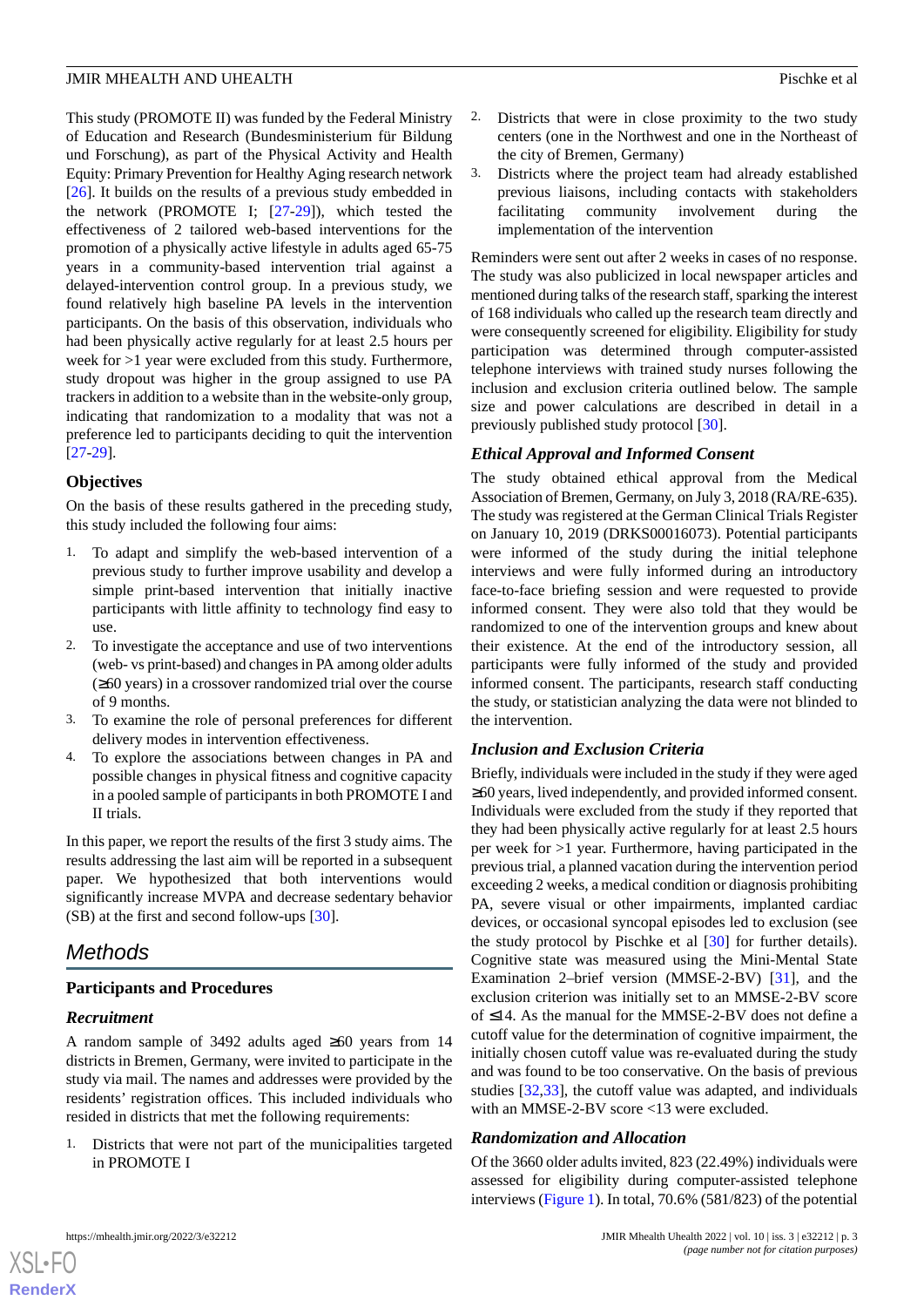participants were excluded. After determination of eligibility, 29.4% (242/823) of the study participants were randomized to one of two groups by the study nurse applying an allocation ratio of 1 to 1: (1) a print intervention with subjective PA self-monitoring via printed PA-pyramid (PRINT: 113/242, 46.7%) and (2) a web-based intervention with subjective PA self-monitoring via a web-based PA-pyramid (WEB: 129/242, 53.3%). Furthermore, 29.5% (38/129) of those in the web-based intervention group were randomly selected and received a PA

tracker (objective PA self-monitoring) in addition (WEB+ group). Weekly time slots were randomly assigned to the 3 intervention groups. The first 30% of the timeslots reserved for the WEB group received Fitbit devices (WEB+). Participants were blinded to the intervention group during randomization (ie, they were free to choose from available time slots during the telephone interview with the study nurse, without knowing which intervention group they were assigned to).

<span id="page-3-0"></span>**Figure 1.** Participant flow. MMSE: Mini-Mental State Examination; T0: baseline assessment; T1: 3-month follow-up; T2: 9-month follow-up.



#### **Interventions**

[XSL](http://www.w3.org/Style/XSL)•FO **[RenderX](http://www.renderx.com/)**

The design process of the interventions and their contents are described elsewhere [[30\]](#page-12-19). They were designed based on the state-of-the-art research on PA and the results of focus group discussions conducted with the target group. The intervention

content was based on self-regulation theory and various behavior change techniques facilitating regular self-monitoring of PA [[34,](#page-13-3)[35\]](#page-13-4). Participants in both groups received PA recommendations according to the WHO, and brochures (web based and in print) were provided outlining exercises for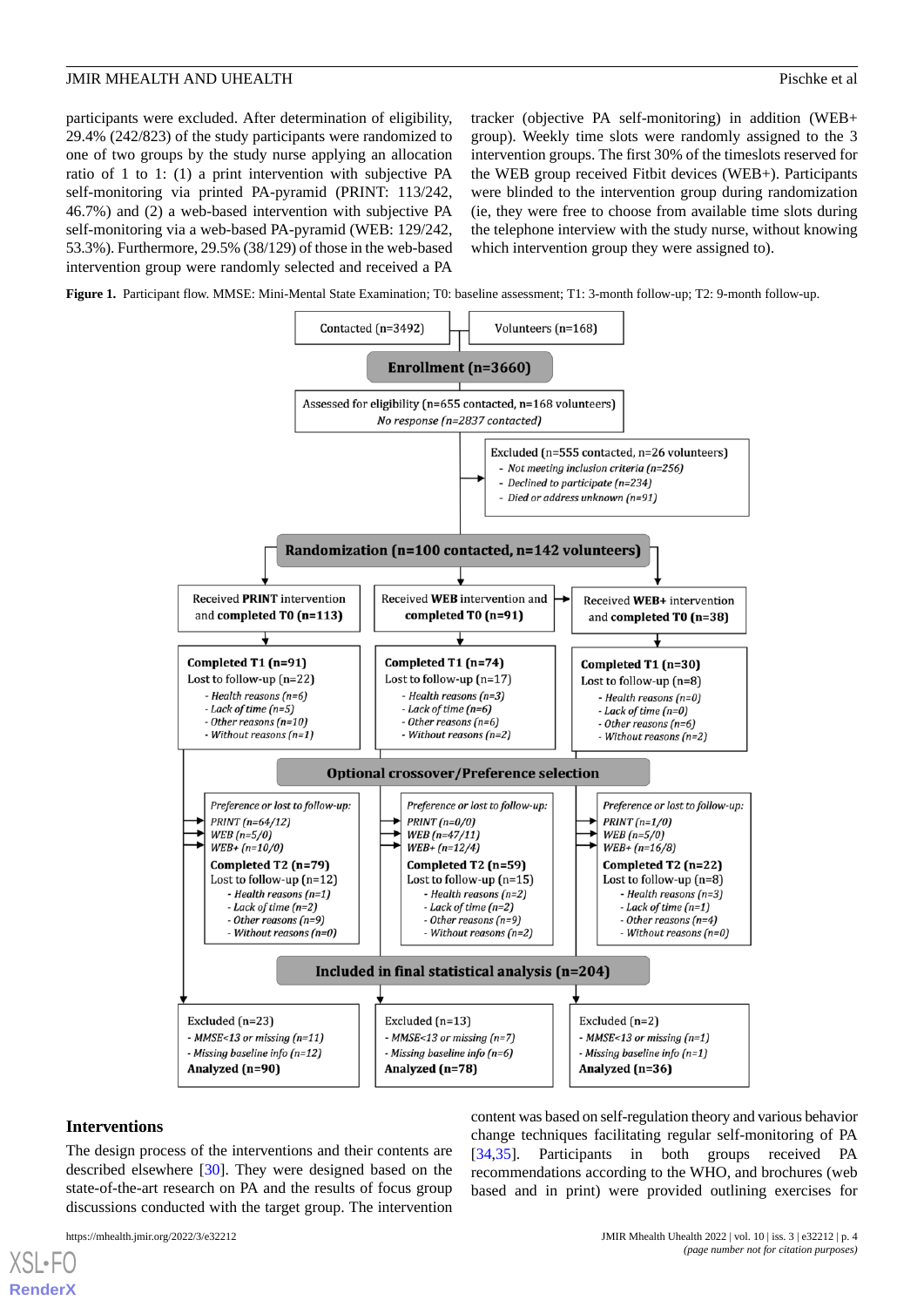different difficulty levels, showing pictures of male versus female older adults modeling these exercises [[30\]](#page-12-19); they additionally received a diary to track their PA. Depending on the group assignment, all intervention materials were either provided as printed materials or made available on the website. The smartphone app additionally provided access to the exercises and PA diary for individuals in the WEB and WEB+. On the website, in the Android web app, as well as in the printed diary, weekly feedback regarding whether PA goals were reached was provided ([Figure 2](#page-4-0)), the number of minutes or units exercised and the units required to reach the goal were displayed. The WEB+ group used a PA tracker (Fitbit Zip, Fitbit Inc) in addition to the website or app, and the daily step count tracked with the device was synchronized with the website. No prompts or reminders were used on the website or in the app.

<span id="page-4-0"></span>**Figure 2.** Intervention material (PRINT).



In tandem with the 10-week PRINT or WEB and WEB+ interventions, all 3 intervention groups were offered weekly face-to-face group sessions (facilitated by trained student assistants) with up to 25 participants per group, who were encouraged to attend the sessions. The 90-minute group sessions included performing the exercises in groups and going for joint walks and discussing weekly health education topics, and the participants were encouraged to ask open questions regarding the exercises (also see the study protocol by Pischke et al [\[30](#page-12-19)]). During their first weekly group meeting, participants received the necessary equipment (printed material or access information for the website and a Fitbit device) and a comprehensive introduction on how to use the equipment and materials. After 10 weeks, group meetings were continued monthly for another 6 months. After the last weekly group sessions, participants chose to continue using the material from their intervention group or to start using material from one of the other groups ([Figure 1\)](#page-3-0).

#### **Outcomes and Measures**

#### *Data Collection*

Two weeks before the intervention started, at the introductory event, participants received the questionnaires for the baseline assessment (T0) and were instructed on how and when to wear the accelerometer to measure their baseline PA behavior. They were asked to bring this data collection material to their first weekly group session, where they completed a short version of the MMSE-2-BV, which was conducted individually in a separate room by research staff [\[31](#page-13-0)]. During the first sessions of the 3- and 9-month follow-ups (T1 and T2), study participants received the data collection material in person from the research staff and were asked to send it back within 1 week via mail.

#### *Sociodemographic and Baseline Variables*

[Table 1](#page-5-0) presents the outcome measures, validated instruments, and assessment times. Sociodemographic information (eg, age, sex, family status, and employment) was collected via self-administered questionnaires at baseline as summarized in [Table 1.](#page-5-0) Need-weighted household income per capita was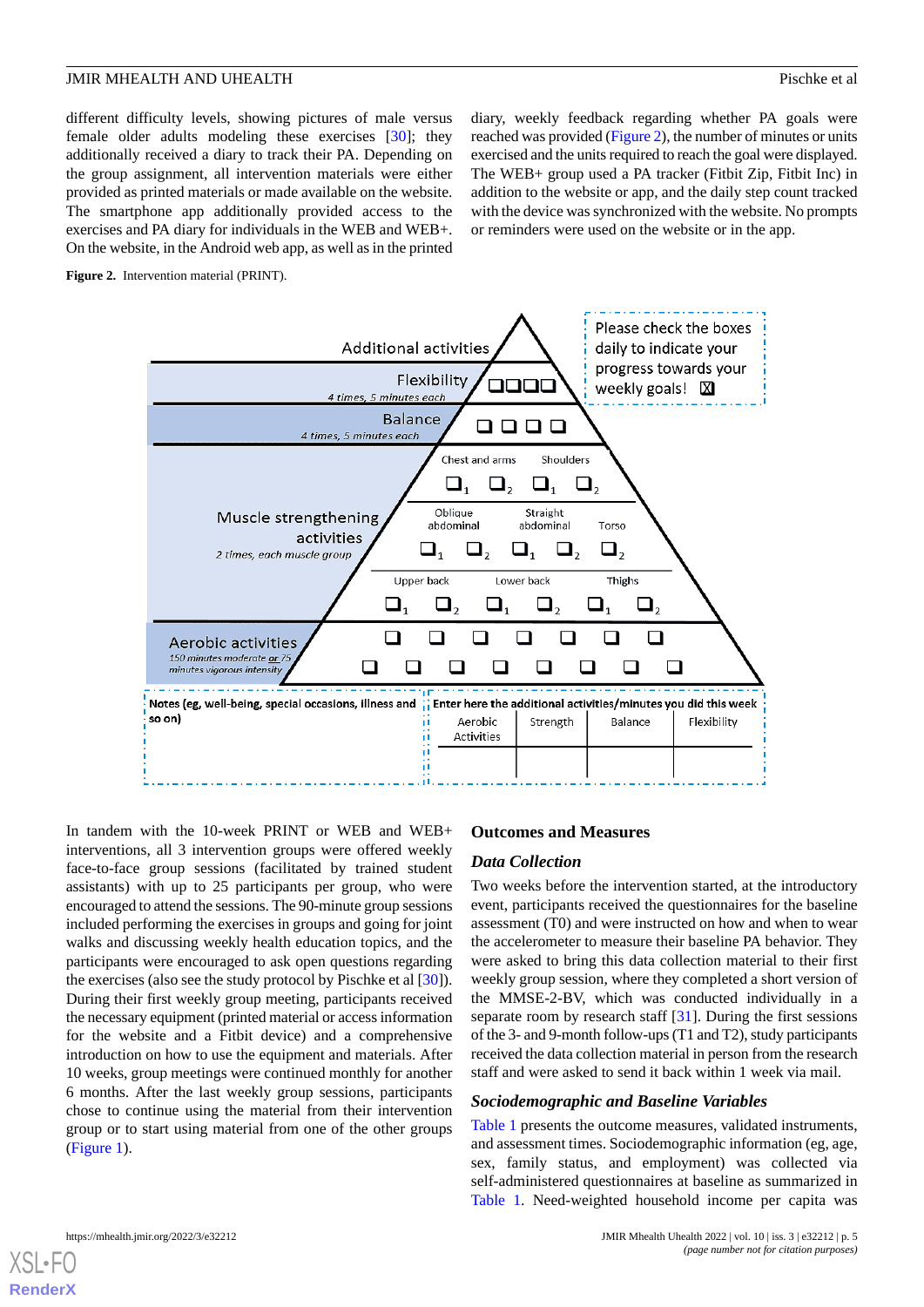derived from the number of individuals living in the household and the monthly household income according to the German Microcensus [\[36](#page-13-5)]. The variable was then classified into low-, middle-, and high-income households. Education level was coded using the 2011 version of the International Standard Classification of Education (ISCED). Individuals with higher educational status received higher scores (range 1-8) [[37\]](#page-13-6). The variable was dichotomized into low or medium level of education (ISCED score 1-4) and high level of education (ISCED score 5-8). BMI was calculated based on the self-reporting of height (T0) and weight (assessed at all time

points) and dichotomized into underweight or normal weight and overweight or obese according to the WHO BMI classification for adults aged  $\geq 20$  years [[38\]](#page-13-7). In addition, neighborhood, subjective general health (excellent or very good, good, less good, or poor), activity-related social support by family and friends, technology readiness (technology acceptance), technology competence beliefs (consisting of acceptance, competence belief, technology control belief, and technology willingness or readiness), and ownership and frequency of use of digital devices were measured.

<span id="page-5-0"></span>**Table 1.** Selected measures in the self-administered study questionnaire used in the analysis for this study.

| Outcome measure                                                                                                                                                                               | Instrument or scale <sup>a</sup>                                                                                                                        | Time of assessment                               |
|-----------------------------------------------------------------------------------------------------------------------------------------------------------------------------------------------|---------------------------------------------------------------------------------------------------------------------------------------------------------|--------------------------------------------------|
| Sociodemographic information (sex, age, education, family<br>status, employment status, and household income)                                                                                 | German Health Interview and Examination Survey for Adults,<br>questionnaire for assessing seniors' demographic and so-<br>ciostructural data in Germany | T0 <sup>b</sup>                                  |
| Height and weight                                                                                                                                                                             | Self-generated items                                                                                                                                    | T <sub>0</sub>                                   |
| Physical activity and neighborhood environment                                                                                                                                                | Physical activity neighborhood environment scale                                                                                                        | T <sub>0</sub>                                   |
| Walking environment                                                                                                                                                                           | Neighborhood Scales, walking environment, 1 Item (activity)<br>friendly score)                                                                          | T <sub>0</sub>                                   |
| Social support for engaging in physical activity                                                                                                                                              | Activity-related support by family and friends (modified) and<br>activity-related social support                                                        | T0, $T1$ , $C T2d$                               |
| Subjective health status                                                                                                                                                                      | Short-Form-12, 1 item                                                                                                                                   | T <sub>0</sub> , T <sub>1</sub> , T <sub>2</sub> |
| Technology commitment                                                                                                                                                                         | Technology commitment scale                                                                                                                             | T <sub>0</sub> , T <sub>1</sub> , T <sub>2</sub> |
| Technology use and experience                                                                                                                                                                 | Self-generated items                                                                                                                                    | T <sub>0</sub> , T <sub>1</sub> , T <sub>2</sub> |
| Use and acceptance of various components of the interventions<br>(website and printed material), attendance of the offered group<br>sessions, and overall satisfaction with the interventions | Self-generated items                                                                                                                                    | T1, T2                                           |
| Preference regarding intervention material at baseline (retrospec-<br>tive)                                                                                                                   | Self-generated items                                                                                                                                    | T <sub>2</sub>                                   |
| Reasons for crossing over or not crossing over after 3 months                                                                                                                                 | Self-generated items                                                                                                                                    | T <sub>2</sub>                                   |

 $a^2$ References for the instruments can be found in the study protocol [[30\]](#page-12-19).

<sup>b</sup>T0: baseline assessment.

 $c$ T1: 3-month follow-up.

 $d$ T2: 9-month follow-up.

#### *PA and SB Outcomes*

The main outcomes were MVPA and SB in minutes per day assessed at T0, T1, and T2 using triaxial accelerometers (GT3x+ [ActiGraph]). Participants were instructed to wear the accelerometer at the right hip over a course of 7 days for 24 hours. Accelerometer data were processed using the Actilife 6.8.0 software (ActiGraph) and R (version 3.6.1; R Foundation for Statistical Computing) [\[39](#page-13-8)] was used to identify nonwear times and classify PA levels into the categories described below.

Valid wear time was derived using the wear- and nonwear time classification algorithm by Choi et al [[40\]](#page-13-9), using a 90-minute window of consecutive zeros allowing a 2-minute interval of nonzero counts, and valid days were defined as having at least 8 hours (480 minutes) of valid wear time. There had to be at least three valid days available for each participant, including 1 weekend day, for the analysis. Using 1-second epochs, counts were categorized into SB (0-99 counts per minute [cpm]), as

[XSL](http://www.w3.org/Style/XSL)•FO **[RenderX](http://www.renderx.com/)**

well as light (0-2690 cpm), moderate (2691-6166 cpm), vigorous (6167-9642 cpm), moderate to vigorous (2691-9642 cpm), and highly vigorous (>9642 cpm) PA, according to Sasaki et al [\[41](#page-13-10)], considering the vector magnitude.

The daily minutes for MVPA and SB were determined by dividing the total minutes by the number of days the accelerometer was worn. SB was additionally calculated in bouts of at least 30 minutes, and time spent with MVPA was calculated in bouts of at least 10 minutes. Minutes per week for MVPA and SB in the mentioned bouts were derived by multiplying the daily average minutes in 10-minute or 30-minute bouts, respectively, by 7. Furthermore, minutes of MVPA per week in bouts of 10 minutes was dichotomized as meeting the WHO recommendation (≥150 minutes per week of MVPA in bouts of at least 10 minutes) or not meeting them. The season during the accelerometer measurement was derived from the date of examination and categorized into autumn or winter for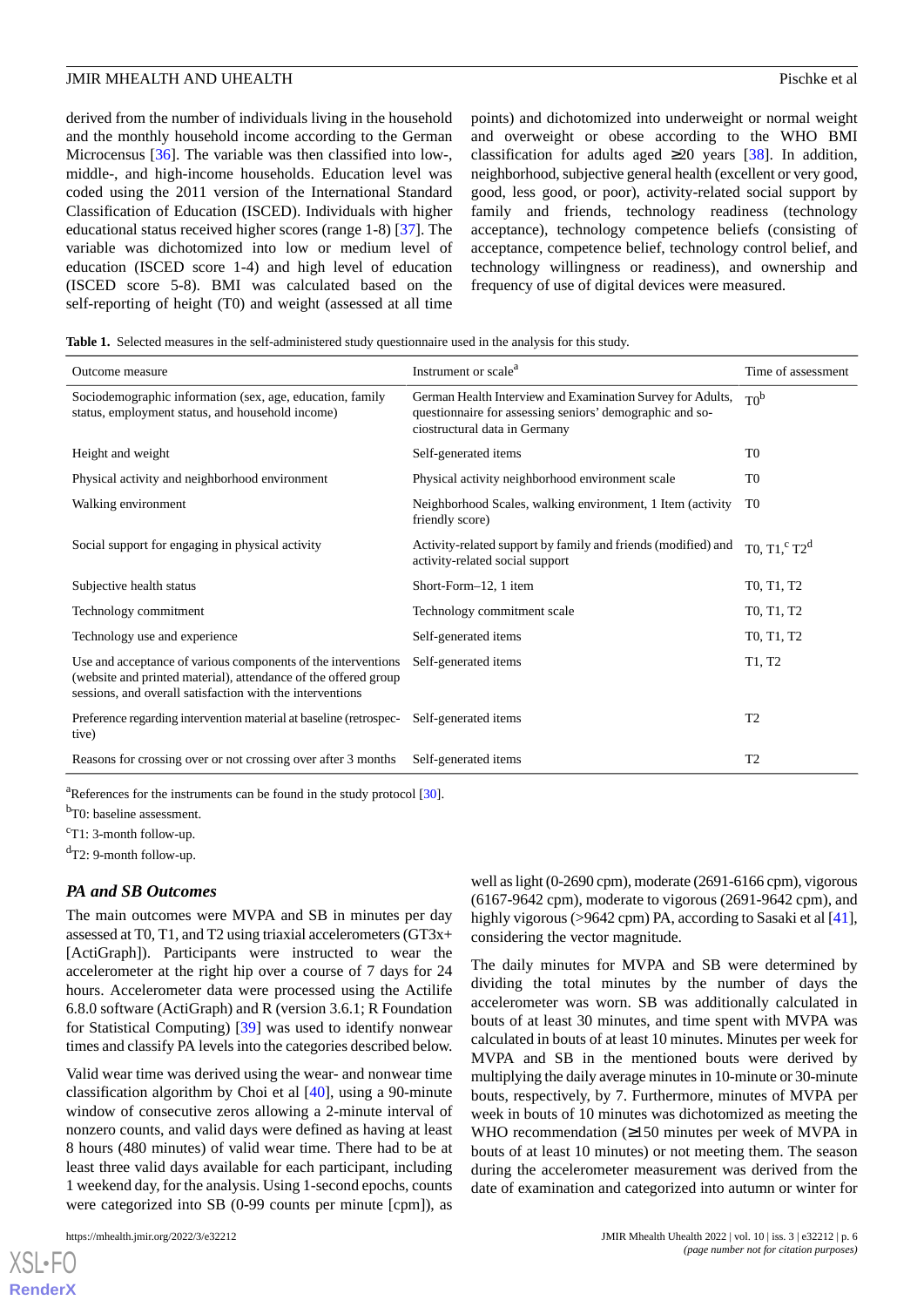the months of October to February and spring or summer for the months of March to September.

#### *Adherence, Use, and Acceptance*

Information on acceptance of the group sessions and intervention material was assessed with self-generated items (eg, frequency of general use, use of different components [on a 5-point Likert scale ranging from *never* to *daily*], and perceived helpfulness of intervention components [on 5-point Likert scales ranging from *not helpful at all*to *very helpful*]). The reasons for dropping out of the study and for crossing or not crossing over to the other intervention groups and preferences for intervention material were also assessed [\(Table 1\)](#page-5-0).

#### **Statistical Analyses**

Descriptive statistics, that is, mean, SD, range, or proportion, were calculated to describe the study characteristics across intervention groups and surveys. The effects of time, group, and time by group on MVPA and SB, either in average minutes per day or minutes in bouts per week, were examined using multivariate linear mixed models that can handle unbalanced longitudinal data with varying numbers of repeated measurements per participant [[42\]](#page-13-11). Analyses were adjusted for sex, age, BMI classification, level of education, family status, employment status, household income, subjective health status, built environment, activity-related support, preference, season, and valid wear time. Model diagnostics, such as residual plots and *Q*–*Q* plots, were used to check the assumptions of the linear mixed models. No violation of the assumptions of the linear mixed models was observed. In addition, outliers were checked and found to be unproblematic.

As cell counts for crossover groups were very small, linear mixed models were not run for the potential crossover combinations at the 3-month follow-up. The analyses regarding the intervention groups in this study were calculated using the group allocation at baseline as the indicator of the intervention group (ie, all analyses were conducted using the originally assigned groups). Only the numbers and proportions of individuals in the crossover combinations were reported descriptively. In addition, information assessed at follow-up (eg, preferences and reasons for crossing over or not crossing over to the other mode of delivery) and indicators of intervention adherence and acceptance were calculated. All statistical analyses were performed using SPSS 26 (IBM) [[43\]](#page-13-12) and SAS 9.4 [\[44](#page-13-13)], where the GLIMMIX procedure was used particularly for linear mixed modeling.

## *Results*

#### **Participant Flow and Baseline Characteristics**

Of the 3660 older adults invited, 823 (22.49%) individuals were assessed for eligibility during computer-assisted telephone interviews ([Figure 1\)](#page-3-0). Of the 242 initially recruited participants, 91 (37.6%) were randomized to the WEB group; 38 (15.7%), to the WEB+ group; and 113 (46.7%), to the PRINT group. After 3 months, 80.6% (195/242) of the participants completed T1 (from the original group allocation; WEB: 74/91, 81%; WEB+: 30/36, 83%; and PRINT: 91/113, 80.5%). After T1, 91.8% (179/195) of the participants chose to remain in their

previous intervention group, and 8.2% (16/195) decided to crossover to the other group. Finally, 66.1% (160/242) of participants completed T2 (from the original group allocation; WEB: 59/91, 65%; WEB+: 22/38, 58%; and PRINT: 79/113, 69.9%). Attrition rates from baseline to T2 were 33.9% across the groups (WEB: 35.2%, WEB+: 42.1%, and PRINT: 30.1%).

Observations from participants (T0, T1, and T2) were excluded from the analysis if they were missing information on BMI (14/501, 2.8%), subjective health, family status, or education (34/501, 6.8%), and if the MMSE-2-BV score was <13 (51/501, 10.2%). In total, 501 observations from 204 participants were included in the analysis (PRINT: 90/204, 44.1%; WEB: 78/204, 38.2%; and WEB+: 36/204, 17.7%). For follow-up samples, the exclusion criteria reduced the sample sizes to 159 at T1 and 138 at T2.

The baseline demographic characteristics of the participants included in the analysis are shown in [Multimedia Appendix 1](#page-11-9). Overall, the mean age was 68.7 (SD 5.4, range 60-82) years, with a slightly higher average age in the WEB+ group (70.5, SD 6.0 years). Fewer than half of the participants (87/204, 42.6%) had a BMI in the underweight or normal weight range according to the WHO standards. Across all groups, except for the WEB+ group, women were overrepresented. The proportion of female participants slightly differed among the study groups (PRINT: 75%, WEB: 64%, and WEB+: 47%). In the total sample of 204 participants, 112 (54.9%) had a high level of education, 110 (53.9%) were married, and 136 (66.7%) and 30 (14.7%) reported good and very good health, respectively. Participants rated their acceptance as average (mean 2.7, SD 0.83), and their competence beliefs (mean 3.9, SD 0.83), control beliefs (mean 3.9, SD 0.77), and overall willingness to deal with new technologies (mean 3.5, SD 0.63) with stronger agreement. The recommended level of MVPA was 12% (11/90) of the participants in the PRINT group, 23.1% (18/78) of the participants in the WEB group, and 25% (9/36) of the participants in the WEB+ group. Baseline differences were accounted for by including relevant variables as covariates in linear mixed models.

We analyzed potential selectivity by calculating Cohen *d* using the mean difference and pooled SD between the recruited and analyzed samples for continuous baseline characteristics. Cohen *h* was calculated based on the proportions of categorical baseline characteristics  $[45]$  $[45]$ . The analysis sample (n=204) did not differ from the recruited sample (n=242) in baseline characteristics as the effect sizes (Cohen *d* and *h*, respectively) were all <0.20. The only exception was the cognitive state: the analysis sample had a slightly higher MMSE-2-BV mean score compared with the recruited sample (Cohen *d*=0.22). This was expected because of the exclusion criteria [\(Figure 1\)](#page-3-0).

#### **PA and SB Outcomes**

Overall, the proportion of individuals reaching the MVPA recommendation did not change over time; 18.6% (38/204) of them reached the WHO recommendation at baseline: 16.3% (26/159) at T1 and 20.2% (28/138) at T2 ([Multimedia Appendix](#page-11-10) [2\)](#page-11-10). In all 3 intervention groups, MVPA in minutes per day seemed to increase between baseline and T1: from 84.4 (SD 33.0) to 92.3 (SD 31.5) minutes in WEB, from 84.4 (SD 39.7)

 $XSJ \cdot F$ **[RenderX](http://www.renderx.com/)**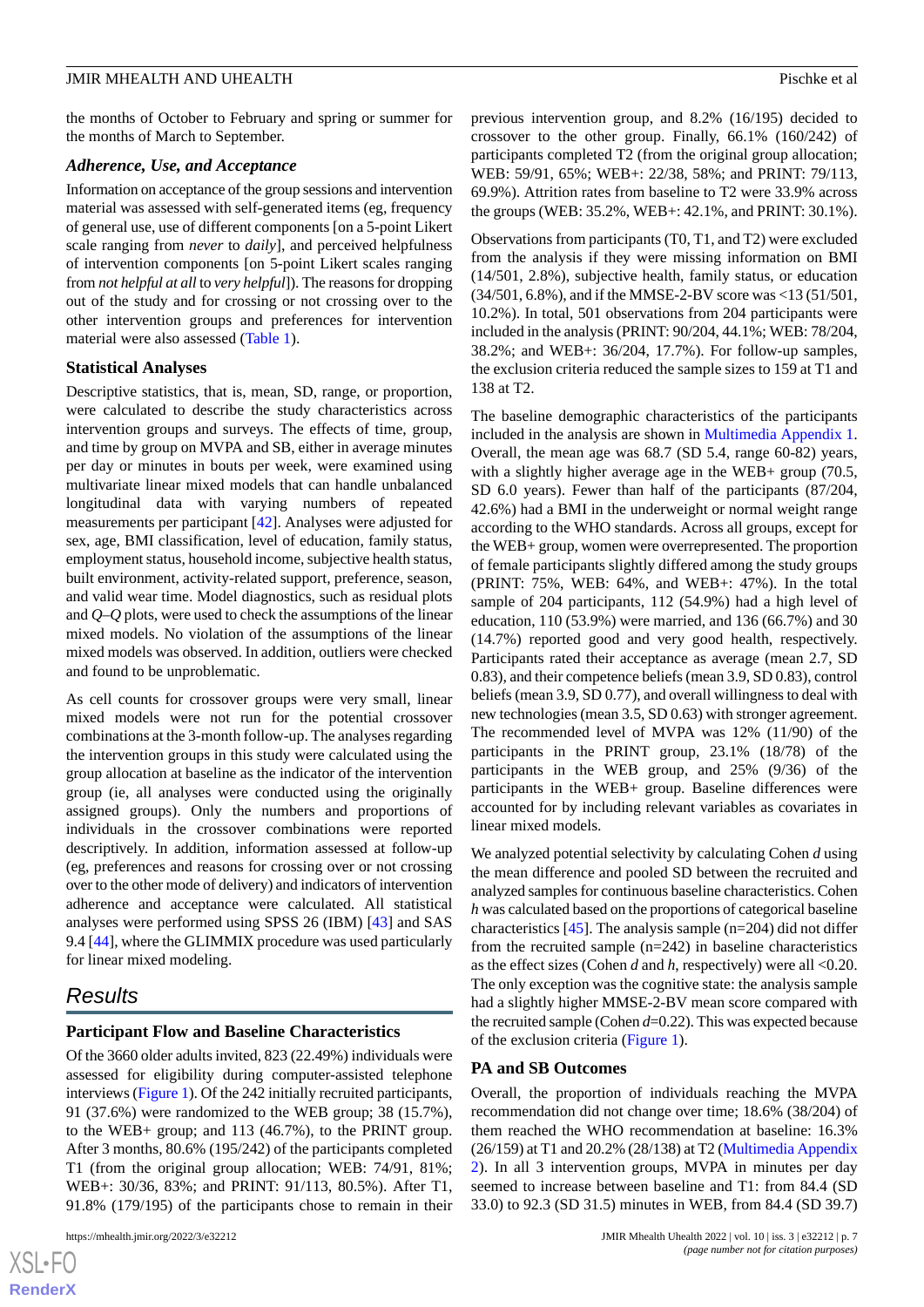to 95.5 (SD 37.7) minutes in WEB+, and from 82.8 (SD 29.2) to 84.3 (SD 26.1) minutes in PRINT ([Table 2\)](#page-7-0). When adjusting for covariates, the least squares mean differences in time between baseline and T1 within the intervention groups were not significant. There was a significant decrease between baseline and T2 in the whole study sample by 9 minutes of MVPA per day ( $β_{time} = -9.37,95%$  CI -18.58 to -0.16). Within the groups, the least squares mean decrease between baseline and T2 was significant for WEB (mean difference −13.12, 95%

CI −23.40 to −2.84) and PRINT (mean difference −9.37, 95% CI −18.58 to −0.16; [Table 2\)](#page-7-0). Compared with PRINT, there were no significant group differences and group-by-time interactions at T1 or T2 [\(Table 2\)](#page-7-0). Compared with PRINT and baseline, the WEB group at T2 was approximately 4 minutes per day less active in MVPA ( $\beta_{\text{group*time}}$ =3.76, 95% CI –13.33 to 5.82) and the WEB+ group at T2 was approximately 1 minute per day more active in MVPA ( $\beta_{\text{group*time}}$ =1.40, 95% CI –11.04 to 13.83).

<span id="page-7-0"></span>**Table 2.** Results of the linear mixed models (time, group, intervention effects, and comparison of intervention effects) for moderate to vigorous physical activity (MVPA; minutes per day and 10-minute bouts).<sup>a</sup>

| Characteristics                            | Indicators per time point, mean<br>(SD) |                  | Difference in time within<br>group (reference $T0^b$ ), least<br>squares mean (95% CI) |                                     | Time difference (refer-<br>ence T0), $\beta$ (95% CI) |                                  | Group differ-<br>ence (refer-<br>ence PRINT).<br>$\beta$ (95% CI) | Group-by-time interaction<br>(reference PRINT at T0),<br>$\beta$ (95% CI) |                                     |                                     |
|--------------------------------------------|-----------------------------------------|------------------|----------------------------------------------------------------------------------------|-------------------------------------|-------------------------------------------------------|----------------------------------|-------------------------------------------------------------------|---------------------------------------------------------------------------|-------------------------------------|-------------------------------------|
|                                            | T <sub>0</sub>                          | $T1^c$           | $T2^d$                                                                                 | T1                                  | T <sub>2</sub>                                        | T <sub>1</sub>                   | T <sub>2</sub>                                                    |                                                                           | T1                                  | T <sub>2</sub>                      |
| <b>MVPA</b> (minutes per day)              |                                         |                  |                                                                                        |                                     |                                                       |                                  |                                                                   |                                                                           |                                     |                                     |
| <b>WEB</b>                                 | 84.4<br>(33.0)                          | 92.3<br>(31.5)   | 81.3<br>(31.6)                                                                         | $2.68(-6.43)$<br>to 11.78)          | $-13.12$<br>$(-23.40)$ to<br>$-2.84$ )                | $-1.46$<br>$(-9.87)$ to<br>6.95) | $-9.37$<br>$(-18.58)$<br>to $-0.16$ )                             | 4.90 $(-4.49)$ to<br>14.30)                                               | $4.13(-4.69)$<br>to $12.96$ )       | $-3.76$<br>$(-13.33)$ to<br>5.82)   |
| $WEB+$                                     | 84.4<br>(39.7)                          | 95.5<br>(37.7)   | 90.0<br>(36.7)                                                                         | $1.98(-9.90)$<br>to 13.87)          | $-7.97(-20.26)$<br>to $4.32$ )                        | N/A <sup>e</sup>                 | N/A                                                               | $8.73 (-3.44)$<br>20.89)                                                  | $3.44(-7.74)$<br>to $14.62$ )       | $1.40(-11.04)$<br>to $13.83$ )      |
| <b>PRINT</b>                               | 82.8<br>(29.2)                          | 84.3<br>(26.1)   | 80.8<br>(28.8)                                                                         | $-1.46$<br>$(-9.87)$ to<br>6.95)    | $-9.37(-18.58)$ N/A<br>to $-0.16$ )                   |                                  | N/A                                                               | N/A                                                                       | N/A                                 | N/A                                 |
| MVPA in 10-minute bouts (minutes per week) |                                         |                  |                                                                                        |                                     |                                                       |                                  |                                                                   |                                                                           |                                     |                                     |
| WEB                                        | 89.1<br>(121.2)                         | 79.1<br>(106.6)  | 78.2<br>(108.4)                                                                        | $-17.06$<br>$(-57.94)$ to<br>23.83) | $-49.64$<br>$(-95.83)$ to<br>$-3.45$                  | $-2.28$<br>$(-40.18)$<br>35.62)  | $-37.7$<br>$(-78.87)$<br>to $3.48$ )                              | $18.51(-16.50)$<br>to $53.52$ )                                           | $-14.78$<br>$(-55.32)$ to<br>25.77) | $-11.94$<br>$(-55.96)$ to<br>32.08) |
| $WEB+$                                     | 98.3<br>(139.5)                         | 119.8<br>(165.3) | 86.2<br>(130.0)                                                                        | 15.76<br>$(-38.31)$ to<br>69.83)    | $-53.48$<br>$(-109.47)$ to<br>2.51)                   | N/A                              | N/A                                                               | $24.54(-20.81)$<br>to 69.89)                                              | 18.04<br>$(-33.38)$ to<br>69.45)    | $-15.78$<br>$(-72.90)$ to<br>41.34) |
| <b>PRINT</b>                               | 76.9<br>(108.9)                         | 70.0<br>(87.1)   | 73.3<br>(81.0)                                                                         | $-2.28$<br>$(-40.18)$<br>35.62)     | $-37.7(-78.87)$<br>to $3.48$ )                        | N/A                              | N/A                                                               | N/A                                                                       | N/A                                 | N/A                                 |

<sup>a</sup>The linear mixed model was adjusted for age, sex, BMI, level of education, family status, employment status, household income, subjective health status, built environment, activity-related support, preference, season, and valid wear time.

<sup>b</sup>T0: baseline assessment.

<sup>c</sup>T1: 3-month follow-up.

 $d$ T2: 9-month follow-up.

e<sub>N</sub>/A: not applicable.

With regard to MVPA in 10-minute bouts in minutes per week, only the WEB+ group seemed to be more active at T1 with mean 119.8 (SD 165.3) minutes compared with baseline with mean 98.3 (SD 139.5) minutes ([Table 2](#page-7-0)). However, the estimated difference in time within WEB+ was not significant (least squares mean difference 15.76, 95% CI −38.48 to 69.83). At T2, there was a significant estimated mean decrease in minutes of MVPA in 10-minute bouts per week within the WEB (least squares mean difference −49.64, 95% CI −95.83 to −3.45). Compared with PRINT, there were no significant group differences and group-by-time interactions at T1 or T2 ([Table](#page-7-0) [2\)](#page-7-0).

For sedentary time in 30-minute bouts in minutes per week, there was a significant estimated decrease at T1 within the WEB group (mean difference −212.00, 95% CI −422.14 to −3.84). However, the CI was very wide and the effect was not maintained until T2 [\(Table 3](#page-8-0)). Compared with the PRINT group, there were no significant group differences and group-by-time interactions at T1 or T2 ([Table 3\)](#page-8-0). At T2, there were no significant intergroup differences over time.

At all 3 time points, the mean sedentary time per day was between 600 and 700 minutes, that is, between 10 and 11.5 hours (minimum 420 minutes, maximum 1200 minutes). There were no significant within-group differences at T1 and T2 with regard to sedentary time in minutes per day after adjusting for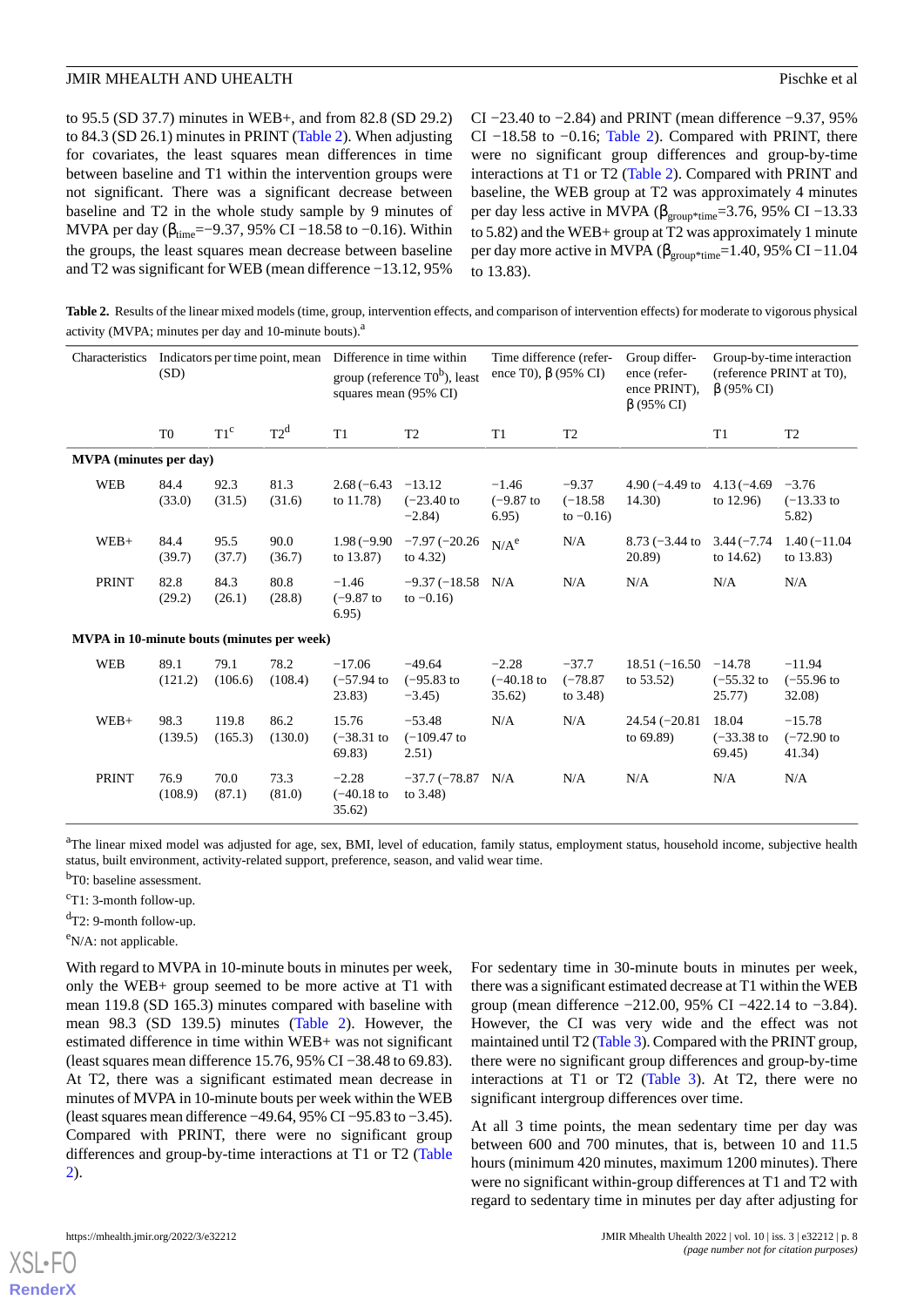covariates. There were no significant group differences or group-by-time interactions at T1 or T2 ([Table 3\)](#page-8-0). There were no significant within-group differences over time at T2 ( $β_{time}$ =5.29, 95% CI −9.12 to 19.69). Compared with PRINT and baseline groups, the WEB group at T2 spent approximately

10 more minutes per day with sitting ( $\beta_{\text{group*time}}$ =10.41, 95%) CI −4.49 to 25.31) and the WEB+ group at T2 spent approximately the same minutes per day with sitting (βgroup\*time=−0.13, 95% CI −19.49 to 19.22; [Table 3](#page-8-0)).

<span id="page-8-0"></span>Table 3. Results of the linear mixed regression models (time, group, intervention effects, and comparison of intervention effects) for sedentary behavior (minutes per day and  $30$ -minute bouts). $^{a}$ 

| Characteristics                                      | Indicators per time point, mean<br>(SD) |                   | Difference in time within<br>group (reference $T0^b$ ), least<br>squares mean (95% CI) |                                         | Time difference (refer-<br>ence T0), $\beta$ (95% CI) |                                       | Group differ-<br>ence (refer-<br>ence PRINT).<br>$\beta$ (95% CI) | Group-by-time interaction<br>(reference PRINT at T0),<br>$\beta$ (95% CI) |                                        |                                     |
|------------------------------------------------------|-----------------------------------------|-------------------|----------------------------------------------------------------------------------------|-----------------------------------------|-------------------------------------------------------|---------------------------------------|-------------------------------------------------------------------|---------------------------------------------------------------------------|----------------------------------------|-------------------------------------|
|                                                      | T <sub>0</sub>                          | $T1^c$            | $T2^d$                                                                                 | T1                                      | T <sub>2</sub>                                        | T <sub>1</sub>                        | T <sub>2</sub>                                                    |                                                                           | T <sub>1</sub>                         | T <sub>2</sub>                      |
| Sedentary time (minutes per day)                     |                                         |                   |                                                                                        |                                         |                                                       |                                       |                                                                   |                                                                           |                                        |                                     |
| WEB                                                  | 630.2<br>(102.2)                        | 633.2<br>(90.9)   | 638.1<br>(88.2)                                                                        | $-5.20$<br>$(-19.43)$ to<br>9.02)       | $15.7 (-0.36)$ to<br>31.76)                           | 1.04<br>$(-12.09)$ to<br>14.17)       | 5.29<br>$(-9.12)$ to<br>19.69                                     | $-5.88(-21.14)$<br>to 9.39)                                               | $-6.24$<br>$(-19.98)$ to<br>7.49)      | $10.41(-4.49)$<br>to $25.31$ )      |
| $WEB+$                                               | 637.7<br>(74.5)                         | 642.6<br>(79.0)   | 628.9<br>(94.1)                                                                        | $-10.83$<br>$(-29.36)$ to<br>7.69)      | $5.15(-14.00)$<br>to $24.31$ )                        | $N/A^e$                               | N/A                                                               | $-2.53(-22.31)$<br>to $17.25$ )                                           | $-11.88$<br>$(-29.27)$ to<br>5.52)     | $-0.13$<br>$(-19.49)$ to<br>19.22)  |
| <b>PRINT</b>                                         | 639.0<br>(78.3)                         | 649.9<br>(128.5)  | 646.8<br>(120.6)                                                                       | 1.04<br>$(-12.09)$ to<br>14.17)         | 5.29 $(-9.12 \text{ to } N/A)$<br>19.69               |                                       | N/A                                                               | N/A                                                                       | N/A                                    | N/A                                 |
| Sedentary time in 30-minute bouts (minutes per week) |                                         |                   |                                                                                        |                                         |                                                       |                                       |                                                                   |                                                                           |                                        |                                     |
| WEB                                                  | 2228.1<br>(905.2)                       | 2098.7<br>(851.1) | 2348.2<br>(731.5)                                                                      | $-212.99$<br>$(-422.14$ to<br>$-3.84$ ) | 179.25<br>$(-56.85)$ to<br>415.35                     | $-18.83$<br>$(-211.94)$ to<br>174.29) | 72.31<br>$(-139.36)$<br>to<br>283.98)                             | $-107.81$<br>$(-327.33)$ to<br>111.70)                                    | $-194.16$<br>$(-396.46)$<br>8.14)      | 106.94<br>$(-112.63)$ to<br>326.51) |
| $WEB+$                                               | 2368.4<br>(839.3)                       | 2336.5<br>(785.7) | 2402.2<br>(701.7)                                                                      | $-160.20$<br>$(-432.82)$ to<br>112.43)  | 72.65<br>$(-209.29)$ to<br>354.59)                    | N/A                                   | N/A                                                               | $-16.37$<br>$(-300.69)$ to<br>267.95)                                     | $-141.37$<br>$(-397.69)$ to<br>114.96) | 0.34<br>$(-284.79)$ to<br>285.46)   |
| <b>PRINT</b>                                         | 2301.3<br>(798.9)                       | 2371.8<br>(960.6) | 2402.1<br>(900.5)                                                                      | $-18.83$<br>$(-211.94)$ to<br>174.29)   | 72.31<br>$(-139.36)$ to<br>283.98)                    | N/A                                   | N/A                                                               | N/A                                                                       | N/A                                    | N/A                                 |

<sup>a</sup>The linear mixed model was adjusted for age, sex, BMI, level of education, family status, employment status, household income, subjective health status, built environment, activity-related support, preference, season, and valid wear time.

<sup>b</sup>T0: baseline assessment.

 $\text{c}_{\text{T}}$ 1: 3-month follow-up.

 $d$ T2: 9-month follow-up.

 $e$ N/A: not applicable.

## **Attendance, Use, and Acceptance of Intervention Components**

Overall, attendance of the face-to-face components of the intervention was high, with an average of 8/10 weekly group sessions attended and 2/3 monthly group sessions attended ([Multimedia Appendix 3\)](#page-11-11). Regarding the use of the PA diary, there were no marked differences among the intervention groups at T1. The exercise brochure was used at least once per week or daily by 68% (50/73), 48% (29/60), and 38% (10/26) of the PRINT, WEB, and WEB+ groups, respectively. The overall use of intervention material was high to moderate at T1 (the PA diary was used by between 65% (17/26) and 78% (47/60) of the participants at least once per week or daily) and declined by T2. At T2, approximately 44% (24/55) of the participants in the PRINT group, 49% (23/47) in the WEB group, and 58%

[XSL](http://www.w3.org/Style/XSL)•FO **[RenderX](http://www.renderx.com/)**

(19/36) in the WEB+ group still used the PA diary at least once per week or daily. The use of the smartphone app was very low in the WEB group but higher in the WEB+ group.

Acceptance of the interventions was generally high; approximately half of the participants agreed that the program was at least somewhat helpful for being physically active (T1), and stated that they would recommend it to others (T1; [Multimedia Appendix 3\)](#page-11-11). Retrospectively, between 73% (49/55) and 78% (39/47) of the participants in each group stated that their random allocation matched their initial preference (T2; [Multimedia Appendix 1\)](#page-11-9). The most commonly reported reasons for crossing over were "wanted to try something new," "liked the website and wanted to use the fitness tracker in addition," and "high affinity to technology." The reason for not crossing over reported most often was "completely satisfied with the current material." Further reasons listed included "did not want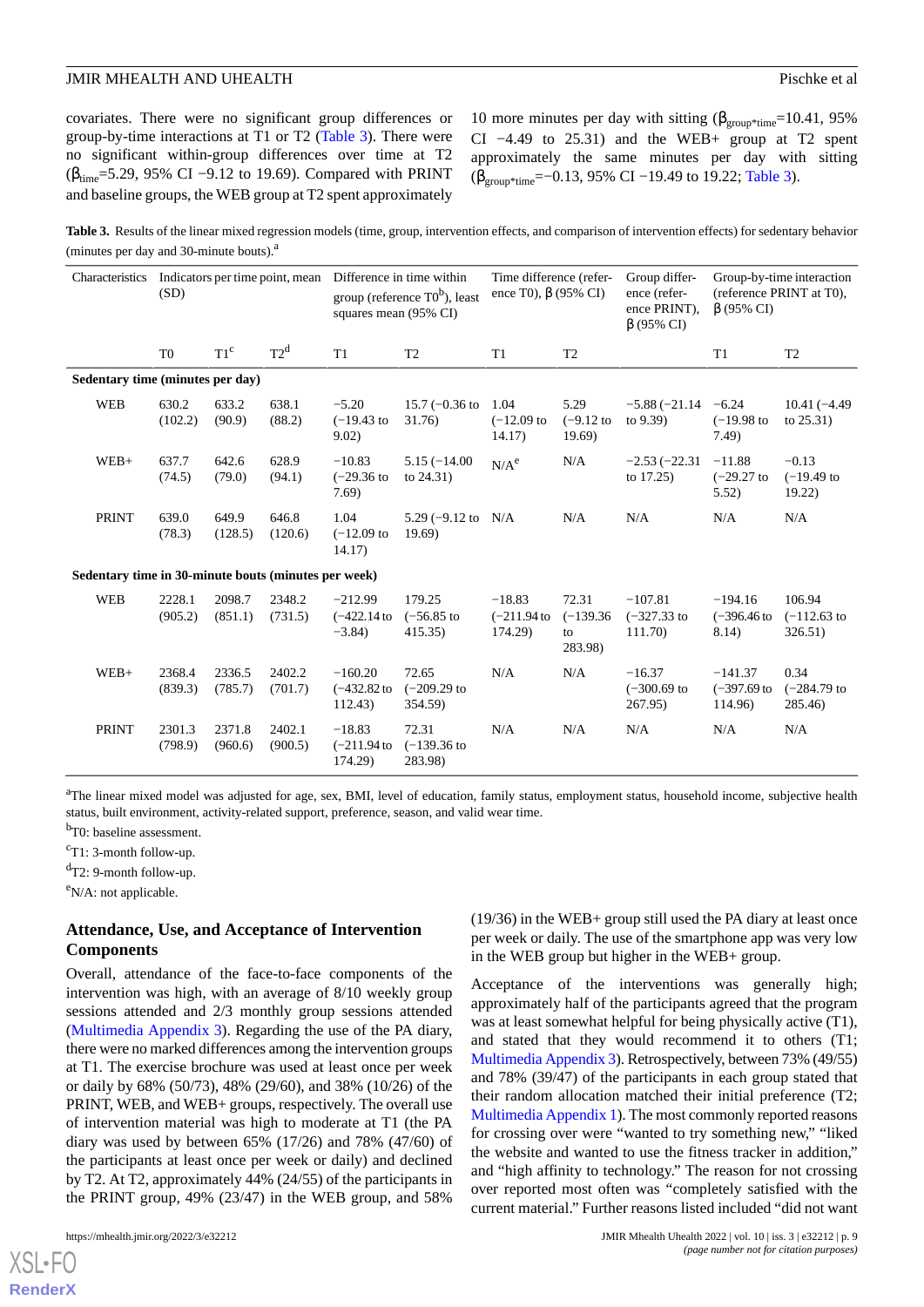to lose contact to the previous group members," "printed version seemed impractical," or "not technology-affine and wanted to keep the printed version." No unintended effects were reported by the participants.

## *Discussion*

## **Principal Findings**

In summary, no intervention effects on MVPA were detected in this study, including 242 community-dwelling older adults aged ≥60 years who participated in a 9-month crossover randomized trial. MVPA did not increase but decreased over time, regardless of which group the participants were randomized to. The proportion of participants meeting the WHO recommendations for MVPA remained relatively stable, with approximately one-fifth of the participants meeting the recommendations at all 3 assessment points. The use of the intervention materials decreased slightly over time. Regarding SB, all 3 intervention groups displayed a decreasing trend in this risk behavior over time. However, no significant intergroup differences were observed in this regard. Interestingly, however, there was an indication that the reduction was most pronounced in the WEB group, which had decreased sedentary time in 30-minute bouts in minutes per week from baseline to T1. However, this effect was not maintained at follow-up, and no significant time-by-group interactions were observed. This study adds to the current knowledge that the mode of delivery (PRINT vs WEB) did not appear to affect the acceptance and effectiveness of the intervention content. Both were comparable across the groups. Unfortunately, however, none of the intervention conditions displayed increases in PA over the course of 9 months (for a comparison with previous research, see the following section).

It is conceivable that the intervention effects in certain subgroups were masked in the primary analyses. In an exploratory analysis, the presence of unobserved subgroups was investigated with regard to the latent change trajectories of MVPA and SB [[46\]](#page-13-15). Regarding MVPA, latent change trajectory analysis revealed an initially sufficiently active and an initially insufficiently active subgroup, both of which remained constant over time. Regarding SB, an initially highly sedentary subgroup and moderately sedentary subgroup were identified. Although the moderately sedentary subgroup experienced slight increases in sitting time, the initially highly sedentary subgroup experienced significant decreases in SB and significant increases in PA levels [[46\]](#page-13-15). This may suggest that our interventions were particularly useful for older adults with high initial SB levels.

Second, we found that despite having had the opportunity to try out another condition at the 6-month follow-up, very few participants took advantage of it. In total, only approximately 7.8% (16/204) switched conditions at follow-up (1/17, 6% from WEB [including WEB+] to PRINT; 15/17, 88% from PRINT to WEB). Two-thirds of participants in each condition stated at follow-up that their random allocation had matched their initial preference, suggesting that intervention participants felt content with the condition (and use of materials) to which they were assigned. In addition, feeling part of a group during the sessions and not wanting to leave the group may have played a role.

Furthermore, 10.3% (21/204) of the participants stated that they did not want to lose contact with their groups. In fact, overall satisfaction with the group sessions and attendance rates were very high and did not differ among the modes of delivery. To conclude, these results suggest that the participants did not see any reason for switching to another mode of delivery. However, another explanation for the lack of movement between conditions at T1 could be that study participants who were randomized to a specific condition either refused to participate in the study or possibly dropped out of the study early, because they felt dissatisfied with using the intervention materials assigned to them in the condition that they were randomized to. Future pragmatic trials combining a randomized controlled trial with 2 different intervention arms in which participants can self-select will be necessary to further investigate the questions regarding the role of individual preferences raised in this study.

#### **Strengths and Limitations**

Despite the advantages of the study design applied in this project and the objective measurement of MVPA using accelerometers, this study had several limitations. First, there was no untreated or placebo control group. Second, the preference for a certain intervention delivery mode at baseline was only assessed retrospectively, which may have led to a recall bias. However, we chose to assess preferences retrospectively because we anticipated disappointment (and possibly study dropout); if an individual was not randomized to the intervention group that they preferred to be in at baseline. Another question that remains is whether the recruitment channel that participants were recruited via (ie, print media vs mailed invitations) played a role when deciding for or against an intervention condition at the 6-month follow-up. This will be the topic of a future study. Finally, we were unable to recruit the number of study participants to the study that we had aimed for [[30\]](#page-12-19), and loss-to-follow-up was relatively high. As we did not meet the intended goal regarding the sample size, our analyses were underpowered. This problem was addressed using linear mixed modeling. Another limitation of our study is that the primary outcome defined in this study was not a state-of-the-art recommendation at the time of study completion. Thus, participants may not have been sufficiently motivated to engage in activities amounting to  $>10$  minutes because, on the website or using PRINT materials for self-monitoring PA, they could only complete the PA diary if the activities leveled up to 10-minute bouts. In addition, we were unable to quantify the individual intervention effects of the group sessions on PA. Finally, neither participants nor researchers were blinded to the conditions, design, and aim of the study.

Several issues potentially causing selection bias and high attrition were identified in our study. One of the exclusion criteria was that participants had to own a PC with internet access. It is possible that individuals without this equipment were disadvantaged because we could not provide the equipment to participate in the study to them. Another selection bias may be the appointments made available to them. In particular, individuals who were still employed found it difficult to keep the appointments assigned to them and may have dropped out consequently. Furthermore, as discussed previously, despite the exclusion criteria already meeting the recommendation of 150

 $XSJ \cdot F$ **[RenderX](http://www.renderx.com/)**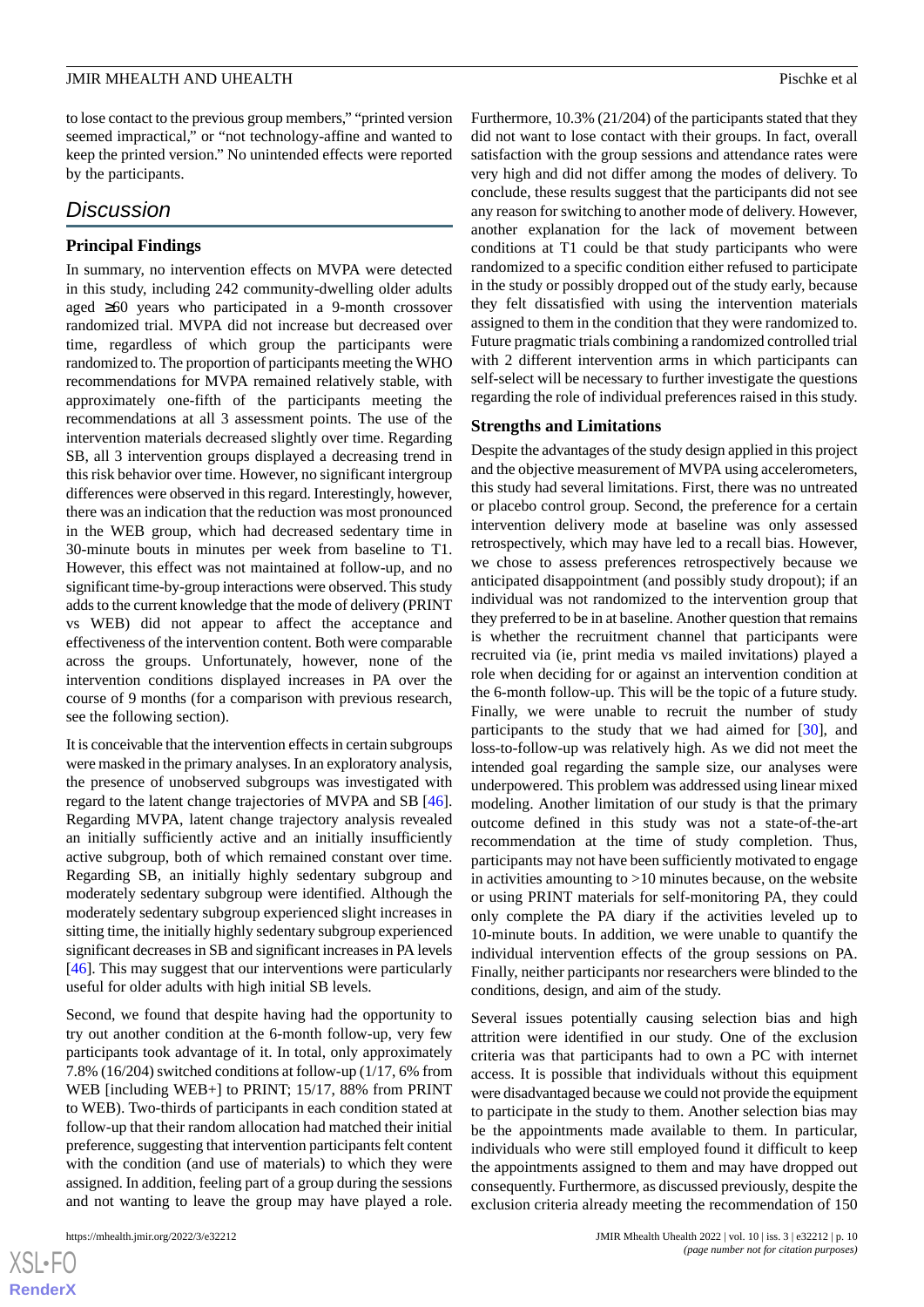minutes per week, we found that many participants had higher levels of PA than were reported while entering the study and did not feel sufficiently challenged by our intervention. All of these issues have been previously discussed in the context of individual studies and meta-analyses conducted on the topics of selection, retention, and dropout in behavior change trials [[47](#page-13-16)[-49](#page-13-17)].

#### **Comparison With Previous Work**

Compared with previous research suggesting that eHealth interventions can effectively promote PA in older adults in the short term  $[1,11-13,50-53]$  $[1,11-13,50-53]$  $[1,11-13,50-53]$  $[1,11-13,50-53]$  $[1,11-13,50-53]$  $[1,11-13,50-53]$  $[1,11-13,50-53]$ , we were not able to demonstrate intervention effects for participants in the WEB and WEB+ conditions, neither in the short term at 3 months nor in the longer term at 9 months. This is puzzling, as several recently published systematic reviews and meta-analyses [\[50](#page-13-18)[-53](#page-13-19)] demonstrate the effectiveness of eHealth interventions, including mobile interventions [\[52](#page-13-20)], for improving PA levels (eg, mean steps per day and minutes of daily MVPA, weekly PA, and MVPA [[50\]](#page-13-18)) in predominantly healthy older adults. Similar to our study, acceptance of eHealth intervention approaches was high in the studies included in these systematic reviews and meta-analyses [[50\]](#page-13-18); however, contrary to our attrition rate, studies included in [[50\]](#page-13-18) predominantly reported attrition below 20% [\[50](#page-13-18)].

Looking at the evidence for the lack of effectiveness of eHealth interventions only, Elavsky et al [\[52](#page-13-20)] reported that 12 out of 29 randomized controlled trials and 8 out of 21 trials reporting pre-post changes in PA did not find any significant increases in PA. However, most studies that did not demonstrate effects did not include print-based conditions as a comparison group but control groups not receiving an intervention [\[52](#page-13-20)]. Hence, they could not be compared with the results of our study. Furthermore, in our study, we did not observe any differential effects of the intervention modality (WEB or WEB+ vs PRINT). A systematic review conducted by Muellmann et al [\[13](#page-12-2)] included several studies comparing print- and web-based intervention arms with contradictory results. Two studies by Peels et al [[54,](#page-14-0)[55](#page-14-1)] revealed that print- and web-based interventions were equally effective in promoting PA at the 6-month follow-up, but at the 12-month follow-up, only participation in the print-based interventions was associated with significant changes in PA. Van Stralen et al [[56](#page-14-2)[-58](#page-14-3)] compared a web-based intervention to a no-intervention control group and print-based intervention. Contrary to the findings by Peels et al [\[54](#page-14-0),[55\]](#page-14-1), participants receiving the print-based intervention did not display any increases in PA at the 12-month follow-up, whereas participants who received the web-based intervention did. The contents of both WEB and PRINT interventions in our study were very similar and according to the evidence described above, could or could not have resulted in an intervention effect. The fact that participants in all intervention arms also received regular sessions in groups may have served as an equalizer, but it cannot explain the lack of an overall intervention effect. A possible reason for the lack of an effect may be that, despite the exclusion criterion "already meeting the WHO recommendations for one year preceding baseline," potential participants may have underreported MVPA

to be able to participate in the study. This may have led to higher baseline PA levels than intended and feelings of frustration with intervention messages and materials targeting primarily inactive adults and possibly dropping out of the study. It is also conceivable that potential participants may have overreported PA because of social desirability and may have been excluded, leading to a lack of representation of physically inactive adults in the sample. However, both of these potential explanations are rather speculative. Nevertheless, we conclude that more sensitive strategies are needed to address social desirability concerning the self-reporting of PA during recruitment to better reach initially inactive adults. Owing to the reasons explained above, the results of our study are not generalizable to the general population in this age bracket, and external validity is limited.

Furthermore, previous research has shown that preferences for intervention modality may vary by age, sex, BMI, or social or living environment [[15,](#page-12-10)[22](#page-12-11),[23\]](#page-12-12). Younger individuals seem to prefer eHealth to print-based interventions [[22,](#page-12-11)[23](#page-12-12)], whereas older or female individuals or those with an adverse weight status appear to be more likely to favor print-based interventions [[22\]](#page-12-11). Unfortunately, in our study, we were not able to investigate variations by sociodemographic characteristics because only 7% of the sample changed groups at follow-up, and preference was not assessed at baseline, but only retrospectively. However, we did not find any group differences in terms of technology readiness. Levels of acceptance were average across groups and competence and control beliefs, as well as willingness to deal with new technologies, were high across groups, suggesting no variations that may have affected decisions for WEB versus PRINT conditions later on in the study.

#### **Implications for Practice and Research**

The great heterogeneity among older adults >60 years (eg, in employment status, chronic disease status, or functional capability) is a key concern and needs to be addressed in future interventions, including differing motivations to participate in the study or to engage in interventions (eg, maintaining functional status). Interventions should include more tailoring in the future, including tailored messages addressing the aspects raised above. One lesson learned in this study was that group sessions paralleling eHealth intervention components contribute to acceptance in this target group and may prevent study dropout. Face-to-face contact with the PA instructor and fellow participants and a sense of structure because of regular weekly meetings were well received by participants in our study. More than two-thirds (131/159, 82.4%) of the participants across groups stated at T1 and T2 that they found the group sessions very or somewhat helpful.

#### **Conclusions**

In conclusion, we successfully adapted and simplified the interventions developed in a previous study. Despite the high acceptance and use of these interventions, no intervention effect was observed for MVPA. Owing to a lack of movement between groups at T1, the role of personal preferences for different delivery modes could not be investigated in full depth.

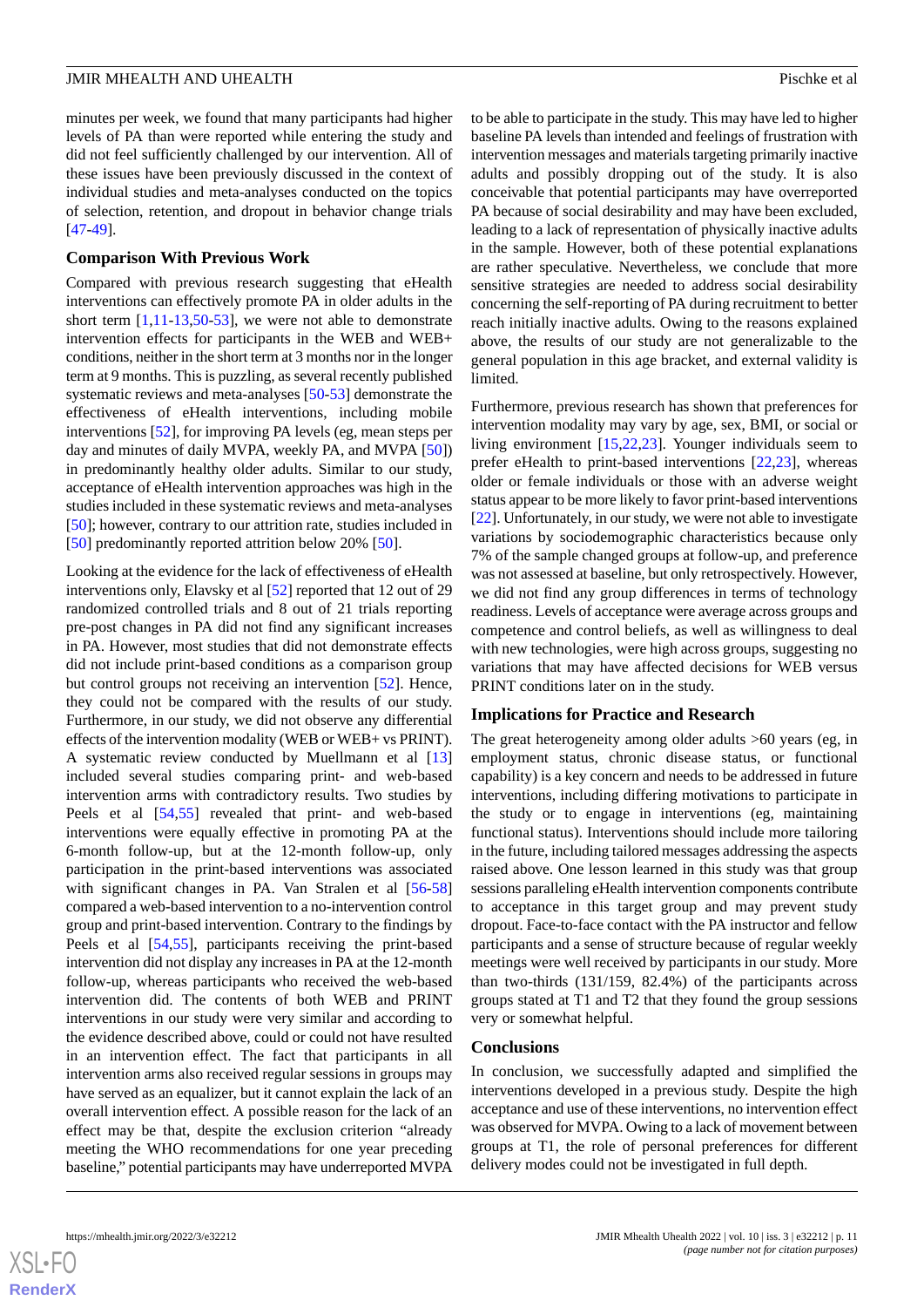## **Acknowledgments**

The authors would like to thank all study participants for their participation in the interventions and assessments. They would like to thank Beate Schütte, the study nurse, for her efforts during the recruitment and data collection phases of the study.

This study was funded by the German Federal Ministry of Education and Research (Bundesministerium für Bildung und Forschung; project 01EL1822A, 01EL1822F, 01EL1822l, and 01EL1822C). The content of this paper reflects only the authors' views, and the funder is not liable for any use that may be made of the information contained therein.

## **Authors' Contributions**

CRP, MP, and TR drafted the manuscript. CRP, MP, TR, SL, CVR, CB, JM, and KvH contributed substantially to the conception and design of the study. CB conducted the statistical analyses. All authors read, revised, and approved the final manuscript.

#### **Conflicts of Interest**

<span id="page-11-9"></span>None declared.

## **Multimedia Appendix 1**

<span id="page-11-10"></span>Baseline characteristics. [[DOCX File , 35 KB](https://jmir.org/api/download?alt_name=mhealth_v10i3e32212_app1.docx&filename=b4ef8c4a78c29b3659450065bb32dfbe.docx)-[Multimedia Appendix 1\]](https://jmir.org/api/download?alt_name=mhealth_v10i3e32212_app1.docx&filename=b4ef8c4a78c29b3659450065bb32dfbe.docx)

## **Multimedia Appendix 2**

<span id="page-11-11"></span>World Health Organization recommendations reached. [[DOCX File , 13 KB](https://jmir.org/api/download?alt_name=mhealth_v10i3e32212_app2.docx&filename=b41cc553f5990ce8b6bd921ce3cc0026.docx)-[Multimedia Appendix 2\]](https://jmir.org/api/download?alt_name=mhealth_v10i3e32212_app2.docx&filename=b41cc553f5990ce8b6bd921ce3cc0026.docx)

## **Multimedia Appendix 3**

Adherence, use, and acceptance of the intervention components at the three- and nine-month follow-ups. [[DOCX File , 31 KB](https://jmir.org/api/download?alt_name=mhealth_v10i3e32212_app3.docx&filename=b46a9ea7b8b1fed840d2c03c8b88310b.docx)-[Multimedia Appendix 3\]](https://jmir.org/api/download?alt_name=mhealth_v10i3e32212_app3.docx&filename=b46a9ea7b8b1fed840d2c03c8b88310b.docx)

## **Multimedia Appendix 4**

<span id="page-11-0"></span>CONSORT-eHEALTH checklist (V 1.6.1). [[PDF File \(Adobe PDF File\), 12143 KB](https://jmir.org/api/download?alt_name=mhealth_v10i3e32212_app4.pdf&filename=d23b88983e026dad1801e28cf3bb84ec.pdf)-[Multimedia Appendix 4\]](https://jmir.org/api/download?alt_name=mhealth_v10i3e32212_app4.pdf&filename=d23b88983e026dad1801e28cf3bb84ec.pdf)

## <span id="page-11-1"></span>**References**

- <span id="page-11-2"></span>1. Hong SY, Hughes S, Prohaska T. Factors affecting exercise attendance and completion in sedentary older adults: a meta-analytic approach. J Phys Act Health 2008;5(3):385-397. [doi: [10.1123/jpah.5.3.385](http://dx.doi.org/10.1123/jpah.5.3.385)] [Medline: [18579917](http://www.ncbi.nlm.nih.gov/entrez/query.fcgi?cmd=Retrieve&db=PubMed&list_uids=18579917&dopt=Abstract)]
- <span id="page-11-3"></span>2. Byberg L, Melhus H, Gedeborg R, Sundström J, Ahlbom A, Zethelius B, et al. Total mortality after changes in leisure time physical activity in 50 year old men: 35 year follow-up of population based cohort. Br J Sports Med 2009;43(7):482. [Medline: [19581403](http://www.ncbi.nlm.nih.gov/entrez/query.fcgi?cmd=Retrieve&db=PubMed&list_uids=19581403&dopt=Abstract)]
- <span id="page-11-4"></span>3. Duan YP, Liang W, Guo L, Wienert J, Si GY, Lippke S. Evaluation of a web-based intervention for multiple health behavior changes in patients with coronary heart disease in home-based rehabilitation: pilot randomized controlled trial. J Med Internet Res 2018;20(11):e12052 [\[FREE Full text\]](https://www.jmir.org/2018/11/e12052/) [doi: [10.2196/12052](http://dx.doi.org/10.2196/12052)] [Medline: [30455167\]](http://www.ncbi.nlm.nih.gov/entrez/query.fcgi?cmd=Retrieve&db=PubMed&list_uids=30455167&dopt=Abstract)
- <span id="page-11-5"></span>4. Global recommendations on physical activity for health. World Health Organization. 2010. URL: [https://www.who.int/](https://www.who.int/dietphysicalactivity/global-PA-recs-2010.pdf) [dietphysicalactivity/global-PA-recs-2010.pdf](https://www.who.int/dietphysicalactivity/global-PA-recs-2010.pdf) [accessed 2021-07-12]
- <span id="page-11-6"></span>5. Nelson ME, Rejeski WJ, Blair SN, Duncan PW, Judge JO, King AC, et al. Physical activity and public health in older adults: recommendation from the American College of Sports Medicine and the American Heart Association. Med Sci Sports Exerc 2007;39(8):1435-1445. [doi: [10.1249/mss.0b013e3180616aa2\]](http://dx.doi.org/10.1249/mss.0b013e3180616aa2) [Medline: [17762378\]](http://www.ncbi.nlm.nih.gov/entrez/query.fcgi?cmd=Retrieve&db=PubMed&list_uids=17762378&dopt=Abstract)
- <span id="page-11-8"></span><span id="page-11-7"></span>6. Finger JD, Mensink G, Lange C, Manz K. Gesundheitsfördernde körperliche Aktivität in der Freizeit bei Erwachsenen in Deutschland. J Health Monit 2017;2(2):37-44. [doi: [10.17886/RKI-GBE-2017-027](http://dx.doi.org/10.17886/RKI-GBE-2017-027)]
- 7. Bull FC, Al-Ansari SS, Biddle S, Borodulin K, Buman MP, Cardon G, et al. World Health Organization 2020 guidelines on physical activity and sedentary behaviour. Br J Sports Med 2020;54(24):1451-1462 [\[FREE Full text\]](http://bjsm.bmj.com/lookup/pmidlookup?view=long&pmid=33239350) [doi: [10.1136/bjsports-2020-102955](http://dx.doi.org/10.1136/bjsports-2020-102955)] [Medline: [33239350\]](http://www.ncbi.nlm.nih.gov/entrez/query.fcgi?cmd=Retrieve&db=PubMed&list_uids=33239350&dopt=Abstract)
- 8. Lange C, Finger JD. Gesundheitsverhalten in Europa vergleich ausgewählter Indikatoren für Deutschland und die Europäische Union. J Health Monit 2017;2(2):3-19. [doi: [10.17886/RKI-GBE-2017-024](http://dx.doi.org/10.17886/RKI-GBE-2017-024)]
- 9. Haider S, Grabovac I, Dorner TE. Fulfillment of physical activity guidelines in the general population and frailty status in the elderly population : a correlation study of data from 11 European countries. Wien Klin Wochenschr 2019;131(11-12):288-293 [\[FREE Full text\]](http://europepmc.org/abstract/MED/30421283) [doi: [10.1007/s00508-018-1408-y](http://dx.doi.org/10.1007/s00508-018-1408-y)] [Medline: [30421283\]](http://www.ncbi.nlm.nih.gov/entrez/query.fcgi?cmd=Retrieve&db=PubMed&list_uids=30421283&dopt=Abstract)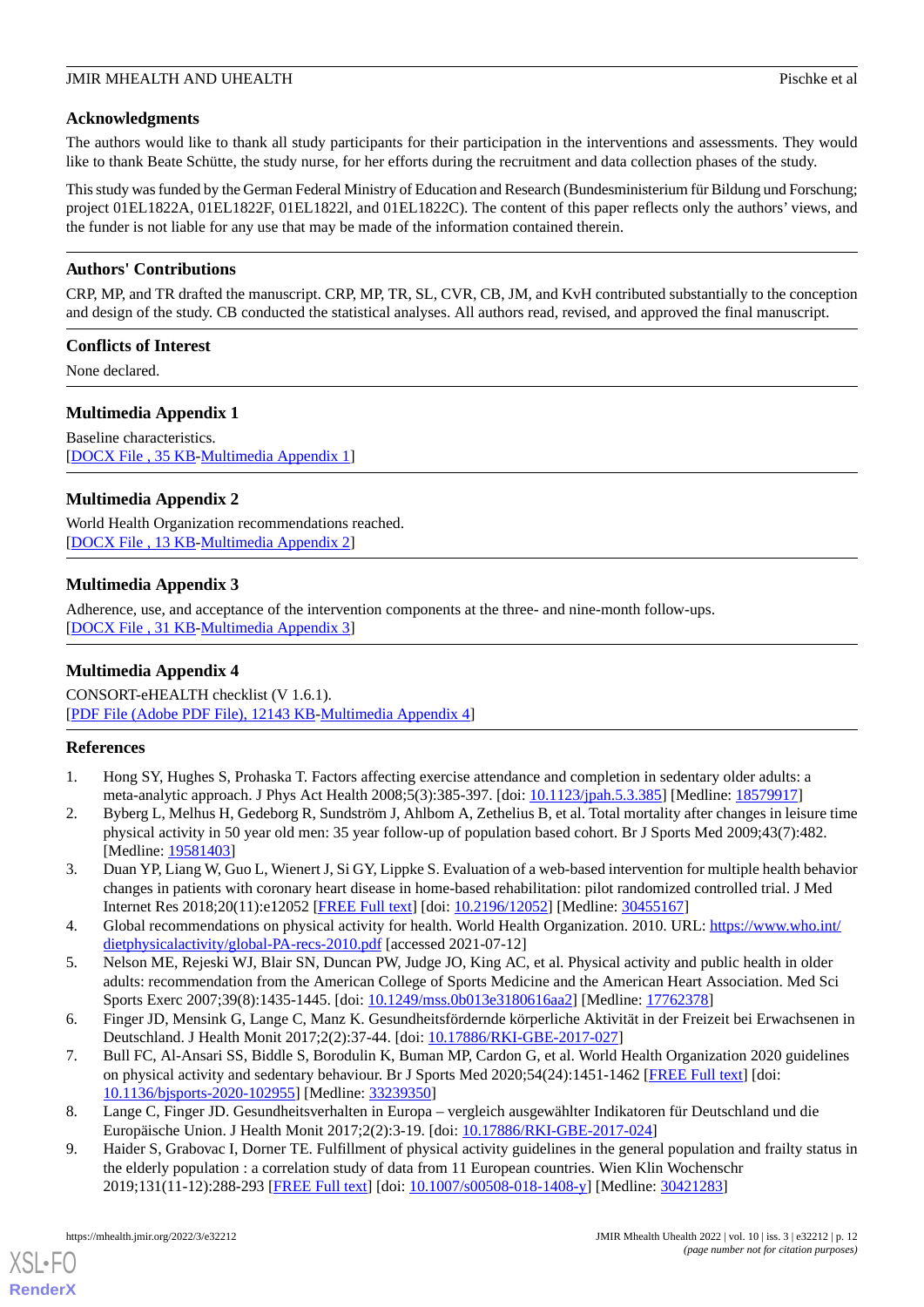- <span id="page-12-0"></span>10. Rütten A, Pfeifer K. Nationale Empfehlungen für Bewegung und Bewegungsförderung. FAU Erlangen-Nürnberg. 2016. URL: [https://www.sport.fau.de/files/2016/05/](https://www.sport.fau.de/files/2016/05/Nationale-Empfehlungen-f%C3%BCr-Bewegung-und-Bewegungsf%C3%B6rderung-2016.pdf)
- <span id="page-12-1"></span>[Nationale-Empfehlungen-f%C3%BCr-Bewegung-und-Bewegungsf%C3%B6rderung-2016.pdf](https://www.sport.fau.de/files/2016/05/Nationale-Empfehlungen-f%C3%BCr-Bewegung-und-Bewegungsf%C3%B6rderung-2016.pdf) [accessed 2021-07-15] 11. Hagger MS, Weed M. DEBATE: do interventions based on behavioral theory work in the real world? Int J Behav Nutr Phys Act 2019;16(1):36 [\[FREE Full text\]](https://ijbnpa.biomedcentral.com/articles/10.1186/s12966-019-0795-4) [doi: [10.1186/s12966-019-0795-4](http://dx.doi.org/10.1186/s12966-019-0795-4)] [Medline: [31023328\]](http://www.ncbi.nlm.nih.gov/entrez/query.fcgi?cmd=Retrieve&db=PubMed&list_uids=31023328&dopt=Abstract)
- <span id="page-12-15"></span><span id="page-12-2"></span>12. Amireault S, Baier JM, Spencer JR. Physical activity preferences among older adults: a systematic review. J Aging Phys Act 2019;27(1):128-139. [doi: [10.1123/japa.2017-0234](http://dx.doi.org/10.1123/japa.2017-0234)] [Medline: [29283793\]](http://www.ncbi.nlm.nih.gov/entrez/query.fcgi?cmd=Retrieve&db=PubMed&list_uids=29283793&dopt=Abstract)
- <span id="page-12-3"></span>13. Muellmann S, Forberger S, Möllers T, Bröring E, Zeeb H, Pischke CR. Effectiveness of eHealth interventions for the promotion of physical activity in older adults: a systematic review. Prev Med 2018;108:93-110. [doi: [10.1016/j.ypmed.2017.12.026\]](http://dx.doi.org/10.1016/j.ypmed.2017.12.026) [Medline: [29289643\]](http://www.ncbi.nlm.nih.gov/entrez/query.fcgi?cmd=Retrieve&db=PubMed&list_uids=29289643&dopt=Abstract)
- <span id="page-12-10"></span>14. Richards J, Hillsdon M, Thorogood M, Foster C. Face-to-face interventions for promoting physical activity. Cochrane Database Syst Rev 2013(9):CD010392. [doi: [10.1002/14651858.CD010392.pub2\]](http://dx.doi.org/10.1002/14651858.CD010392.pub2) [Medline: [24085592](http://www.ncbi.nlm.nih.gov/entrez/query.fcgi?cmd=Retrieve&db=PubMed&list_uids=24085592&dopt=Abstract)]
- <span id="page-12-4"></span>15. Noar SM, Benac CN, Harris MS. Does tailoring matter? Meta-analytic review of tailored print health behavior change interventions. Psychol Bull 2007;133(4):673-693. [doi: [10.1037/0033-2909.133.4.673](http://dx.doi.org/10.1037/0033-2909.133.4.673)] [Medline: [17592961](http://www.ncbi.nlm.nih.gov/entrez/query.fcgi?cmd=Retrieve&db=PubMed&list_uids=17592961&dopt=Abstract)]
- <span id="page-12-5"></span>16. Short CE, James EL, Plotnikoff RC, Girgis A. Efficacy of tailored-print interventions to promote physical activity: a systematic review of randomised trials. Int J Behav Nutr Phys Act 2011;8:113 [\[FREE Full text\]](https://ijbnpa.biomedcentral.com/articles/10.1186/1479-5868-8-113) [doi: [10.1186/1479-5868-8-113\]](http://dx.doi.org/10.1186/1479-5868-8-113) [Medline: [21999329\]](http://www.ncbi.nlm.nih.gov/entrez/query.fcgi?cmd=Retrieve&db=PubMed&list_uids=21999329&dopt=Abstract)
- <span id="page-12-6"></span>17. Jahangiry L, Farhangi MA, Shab-Bidar S, Rezaei F, Pashaei T. Web-based physical activity interventions: a systematic review and meta-analysis of randomized controlled trials. Public Health 2017;152:36-46. [doi: [10.1016/j.puhe.2017.06.005\]](http://dx.doi.org/10.1016/j.puhe.2017.06.005) [Medline: [28734170](http://www.ncbi.nlm.nih.gov/entrez/query.fcgi?cmd=Retrieve&db=PubMed&list_uids=28734170&dopt=Abstract)]
- <span id="page-12-7"></span>18. Jonkman NH, van Schooten KS, Maier AB, Pijnappels M. eHealth interventions to promote objectively measured physical activity in community-dwelling older people. Maturitas 2018;113:32-39. [doi: [10.1016/j.maturitas.2018.04.010\]](http://dx.doi.org/10.1016/j.maturitas.2018.04.010) [Medline: [29903646](http://www.ncbi.nlm.nih.gov/entrez/query.fcgi?cmd=Retrieve&db=PubMed&list_uids=29903646&dopt=Abstract)]
- <span id="page-12-8"></span>19. Zubala A, MacGillivray S, Frost H, Kroll T, Skelton DA, Gavine A, et al. Promotion of physical activity interventions for community dwelling older adults: a systematic review of reviews. PLoS One 2017;12(7):e0180902 [[FREE Full text](https://dx.plos.org/10.1371/journal.pone.0180902)] [doi: [10.1371/journal.pone.0180902\]](http://dx.doi.org/10.1371/journal.pone.0180902) [Medline: [28700754](http://www.ncbi.nlm.nih.gov/entrez/query.fcgi?cmd=Retrieve&db=PubMed&list_uids=28700754&dopt=Abstract)]
- <span id="page-12-11"></span><span id="page-12-9"></span>20. Torgerson DJ, Klaber-Moffett J, Russell IT. Patient preferences in randomised trials: threat or opportunity? J Health Serv Res Policy 1996;1(4):194-197. [doi: [10.1177/135581969600100403](http://dx.doi.org/10.1177/135581969600100403)] [Medline: [10180870\]](http://www.ncbi.nlm.nih.gov/entrez/query.fcgi?cmd=Retrieve&db=PubMed&list_uids=10180870&dopt=Abstract)
- 21. Preference Collaborative Review Group. Patients' preferences within randomised trials: systematic review and patient level meta-analysis. BMJ 2008;337:a1864 [\[FREE Full text\]](http://europepmc.org/abstract/MED/18977792) [doi: [10.1136/bmj.a1864\]](http://dx.doi.org/10.1136/bmj.a1864) [Medline: [18977792](http://www.ncbi.nlm.nih.gov/entrez/query.fcgi?cmd=Retrieve&db=PubMed&list_uids=18977792&dopt=Abstract)]
- <span id="page-12-12"></span>22. Short CE, Vandelanotte C, Duncan MJ. Individual characteristics associated with physical activity intervention delivery mode preferences among adults. Int J Behav Nutr Phys Act 2014;11(1):25 [\[FREE Full text](https://ijbnpa.biomedcentral.com/articles/10.1186/1479-5868-11-25)] [doi: [10.1186/1479-5868-11-25](http://dx.doi.org/10.1186/1479-5868-11-25)] [Medline: [24568611](http://www.ncbi.nlm.nih.gov/entrez/query.fcgi?cmd=Retrieve&db=PubMed&list_uids=24568611&dopt=Abstract)]
- <span id="page-12-14"></span><span id="page-12-13"></span>23. Boekhout JM, Peels DA, Berendsen BA, Bolman C, Lechner L. A web-based and print-delivered computer-tailored physical activity intervention for older adults: pretest-posttest intervention study comparing delivery mode preference and attrition. J Med Internet Res 2019;21(8):e13416 [\[FREE Full text\]](https://www.jmir.org/2019/8/e13416/) [doi: [10.2196/13416](http://dx.doi.org/10.2196/13416)] [Medline: [31464186](http://www.ncbi.nlm.nih.gov/entrez/query.fcgi?cmd=Retrieve&db=PubMed&list_uids=31464186&dopt=Abstract)]
- <span id="page-12-16"></span>24. Alley S, Schoeppe S, Guertler D, Jennings C, Duncan MJ, Vandelanotte C. Interest and preferences for using advanced physical activity tracking devices: results of a national cross-sectional survey. BMJ Open 2016;6(7):e011243 [\[FREE Full](https://bmjopen.bmj.com/lookup/pmidlookup?view=long&pmid=27388359) [text](https://bmjopen.bmj.com/lookup/pmidlookup?view=long&pmid=27388359)] [doi: [10.1136/bmjopen-2016-011243\]](http://dx.doi.org/10.1136/bmjopen-2016-011243) [Medline: [27388359](http://www.ncbi.nlm.nih.gov/entrez/query.fcgi?cmd=Retrieve&db=PubMed&list_uids=27388359&dopt=Abstract)]
- <span id="page-12-17"></span>25. Brickwood KJ, Watson G, O'Brien J, Williams AD. Consumer-based wearable activity trackers increase physical activity participation: systematic review and meta-analysis. JMIR Mhealth Uhealth 2019;7(4):e11819 [[FREE Full text](https://mhealth.jmir.org/2019/4/e11819/)] [doi: [10.2196/11819\]](http://dx.doi.org/10.2196/11819) [Medline: [30977740\]](http://www.ncbi.nlm.nih.gov/entrez/query.fcgi?cmd=Retrieve&db=PubMed&list_uids=30977740&dopt=Abstract)
- 26. Forberger S, Bammann K, Bauer J, Boll S, Bolte G, Brand T, et al. How to tackle key challenges in the promotion of physical activity among older adults (65+): the AEQUIPA network approach. Int J Environ Res Public Health 2017;14(4):379 [[FREE Full text](https://www.mdpi.com/resolver?pii=ijerph14040379)] [doi: [10.3390/ijerph14040379](http://dx.doi.org/10.3390/ijerph14040379)] [Medline: [28375177\]](http://www.ncbi.nlm.nih.gov/entrez/query.fcgi?cmd=Retrieve&db=PubMed&list_uids=28375177&dopt=Abstract)
- 27. Muellmann S, Buck C, Voelcker-Rehage C, Bragina I, Lippke S, Meyer J, et al. Effects of two web-based interventions promoting physical activity among older adults compared to a delayed intervention control group in Northwestern Germany: results of the PROMOTE community-based intervention trial. Prev Med Rep 2019;15:100958 [[FREE Full text\]](https://linkinghub.elsevier.com/retrieve/pii/S2211-3355(19)30129-9) [doi: [10.1016/j.pmedr.2019.100958](http://dx.doi.org/10.1016/j.pmedr.2019.100958)] [Medline: [31410347\]](http://www.ncbi.nlm.nih.gov/entrez/query.fcgi?cmd=Retrieve&db=PubMed&list_uids=31410347&dopt=Abstract)
- <span id="page-12-19"></span><span id="page-12-18"></span>28. Muellmann S, Bragina I, Voelcker-Rehage C, Rost E, Lippke S, Meyer J, et al. Development and evaluation of two web-based interventions for the promotion of physical activity in older adults: study protocol for a community-based controlled intervention trial. BMC Public Health 2017;17(1):512 [\[FREE Full text\]](https://bmcpublichealth.biomedcentral.com/articles/10.1186/s12889-017-4446-x) [doi: [10.1186/s12889-017-4446-x](http://dx.doi.org/10.1186/s12889-017-4446-x)] [Medline: [28545506](http://www.ncbi.nlm.nih.gov/entrez/query.fcgi?cmd=Retrieve&db=PubMed&list_uids=28545506&dopt=Abstract)]
- 29. Ratz T, Lippke S, Muellmann S, Peters M, Pischke CR, Meyer J, et al. Effects of two web-based interventions and mediating mechanisms on stage of change regarding physical activity in older adults. Appl Psychol Health Well Being 2020;12(1):77-100. [doi: [10.1111/aphw.12174](http://dx.doi.org/10.1111/aphw.12174)] [Medline: [31332957](http://www.ncbi.nlm.nih.gov/entrez/query.fcgi?cmd=Retrieve&db=PubMed&list_uids=31332957&dopt=Abstract)]
- 30. Pischke CR, Voelcker-Rehage C, Peters M, Ratz T, Pohlabeln H, Meyer J, et al. Implementation and effects of information technology-based and print-based interventions to promote physical activity among community-dwelling older adults: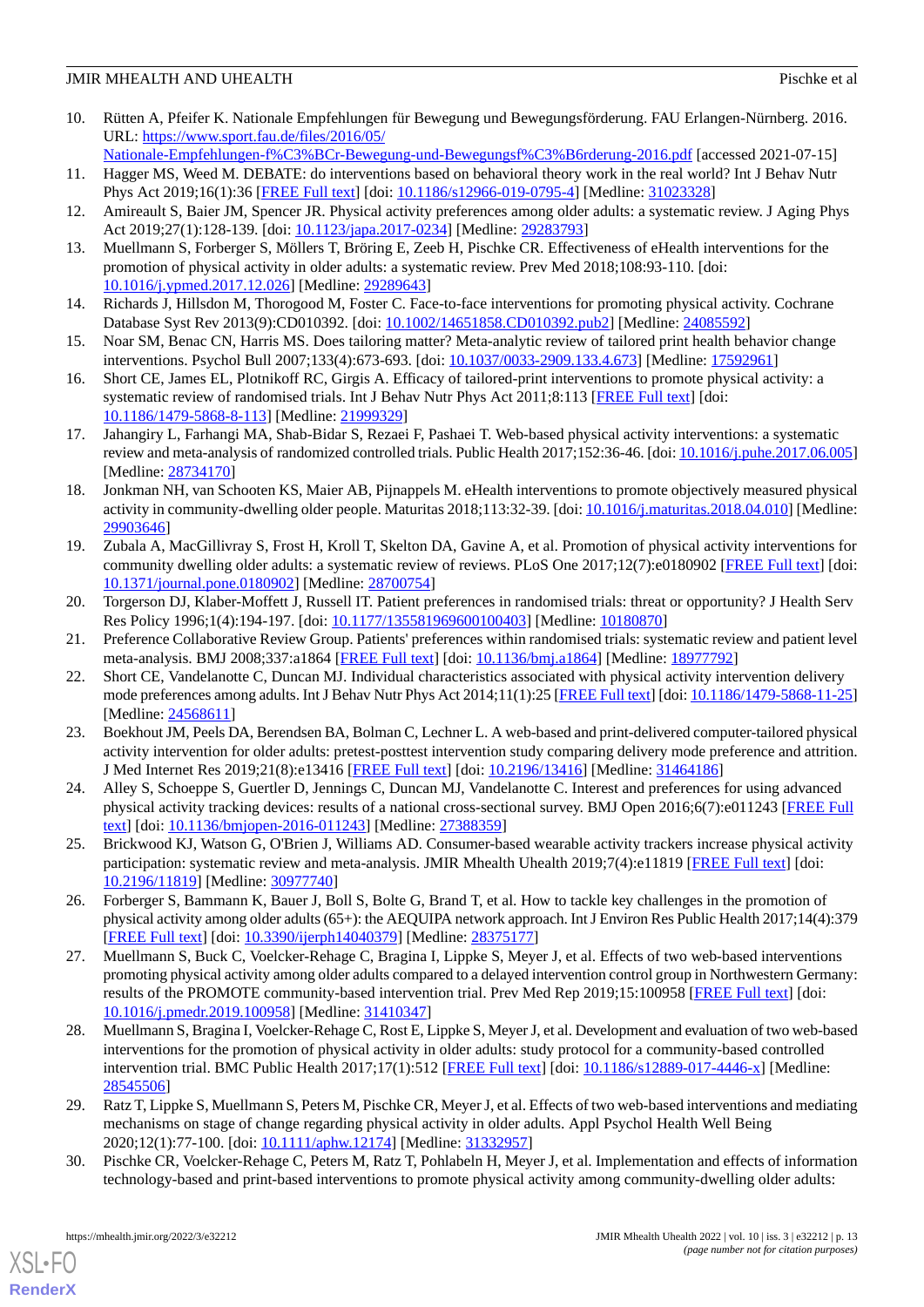protocol for a randomized crossover trial. JMIR Res Protoc 2020;9(4):e15168 [[FREE Full text](https://www.researchprotocols.org/2020/4/e15168/)] [doi: [10.2196/15168\]](http://dx.doi.org/10.2196/15168) [Medline: [32338622](http://www.ncbi.nlm.nih.gov/entrez/query.fcgi?cmd=Retrieve&db=PubMed&list_uids=32338622&dopt=Abstract)]

- <span id="page-13-1"></span><span id="page-13-0"></span>31. Folstein MF, Folstein SE, White T, Messer MA. MMSE-2®: mini-mental state examination. 2nd edition. Lutz, FL: Psychological Assessment Resources; 2010.
- 32. Finger RP, McSweeney SC, Deverell L, O'Hare F, Bentley SA, Luu CD, et al. Developing an instrumental activities of daily living tool as part of the low vision assessment of daily activities protocol. Invest Ophthalmol Vis Sci 2014;55(12):8458-8466. [doi: [10.1167/iovs.14-14732](http://dx.doi.org/10.1167/iovs.14-14732)] [Medline: [25425306\]](http://www.ncbi.nlm.nih.gov/entrez/query.fcgi?cmd=Retrieve&db=PubMed&list_uids=25425306&dopt=Abstract)
- <span id="page-13-3"></span><span id="page-13-2"></span>33. Van de Winckel A, De Patre D, Rigoni M, Fiecas M, Hendrickson TJ, Larson M, et al. Exploratory study of how cognitive multisensory rehabilitation restores parietal operculum connectivity and improves upper limb movements in chronic stroke. Sci Rep 2020;10(1):20278 [\[FREE Full text\]](https://doi.org/10.1038/s41598-020-77272-y) [doi: [10.1038/s41598-020-77272-y](http://dx.doi.org/10.1038/s41598-020-77272-y)] [Medline: [33219267](http://www.ncbi.nlm.nih.gov/entrez/query.fcgi?cmd=Retrieve&db=PubMed&list_uids=33219267&dopt=Abstract)]
- <span id="page-13-4"></span>34. Fleig L, Lippke S, Pomp S, Schwarzer R. Intervention effects of exercise self-regulation on physical exercise and eating fruits and vegetables: a longitudinal study in orthopedic and cardiac rehabilitation. Prev Med 2011;53(3):182-187. [doi: [10.1016/j.ypmed.2011.06.019\]](http://dx.doi.org/10.1016/j.ypmed.2011.06.019) [Medline: [21784096\]](http://www.ncbi.nlm.nih.gov/entrez/query.fcgi?cmd=Retrieve&db=PubMed&list_uids=21784096&dopt=Abstract)
- <span id="page-13-5"></span>35. Pomp S, Fleig L, Schwarzer R, Lippke S. Effects of a self-regulation intervention on exercise are moderated by depressive symptoms: a quasi-experimental study. Int J Clin Health Psychol 2013;13(1):1-8. [doi: [10.1016/S1697-2600\(13\)70001-2](http://dx.doi.org/10.1016/S1697-2600(13)70001-2)]
- <span id="page-13-6"></span>36. Boehle M. Armutsmessung mit dem Mikrozensus: methodische Aspekte und Umsetzung für Querschnitss- und Trendanalysen. GESIS Papers 2015/2016. Köln, Germany: Leibniz-Insitut für Sozialwissenschaften; 2015.
- <span id="page-13-7"></span>37. Demographische standards. Statistisches Bundesamt. Wiebaden, Germany: Statistisches Bundesamt; 2016. URL: [https:/](https://www.destatis.de/DE/Methoden/Demografische-Regionale-Standards/textbaustein-demografische-standards.html) [/www.destatis.de/DE/Methoden/Demografische-Regionale-Standards/textbaustein-demografische-standards.html](https://www.destatis.de/DE/Methoden/Demografische-Regionale-Standards/textbaustein-demografische-standards.html) [accessed 2022-03-03]
- <span id="page-13-8"></span>38. Body mass index - BMI. World Health Organization. URL: [https://www.euro.who.int/en/health-topics/disease-prevention/](https://www.euro.who.int/en/health-topics/disease-prevention/nutrition/a-healthy-lifestyle/body-mass-index-bmi;) [nutrition/a-healthy-lifestyle/body-mass-index-bmi;](https://www.euro.who.int/en/health-topics/disease-prevention/nutrition/a-healthy-lifestyle/body-mass-index-bmi;) [accessed 2021-11-08]
- <span id="page-13-10"></span><span id="page-13-9"></span>39. R: a language and environment for statistical computing. R Foundation for Statistical Computing. R Core Team. 2019. URL: <https://www.R-project.org/> [accessed 2022-03-03]
- <span id="page-13-11"></span>40. Choi L, Liu Z, Matthews CE, Buchowski MS. Validation of accelerometer wear and nonwear time classification algorithm. Med Sci Sports Exerc 2011;43(2):357-364 [\[FREE Full text](http://europepmc.org/abstract/MED/20581716)] [doi: [10.1249/MSS.0b013e3181ed61a3](http://dx.doi.org/10.1249/MSS.0b013e3181ed61a3)] [Medline: [20581716](http://www.ncbi.nlm.nih.gov/entrez/query.fcgi?cmd=Retrieve&db=PubMed&list_uids=20581716&dopt=Abstract)]
- <span id="page-13-12"></span>41. Sasaki JE, John D, Freedson PS. Validation and comparison of ActiGraph activity monitors. J Sci Med Sport 2011;14(5):411-416. [doi: [10.1016/j.jsams.2011.04.003](http://dx.doi.org/10.1016/j.jsams.2011.04.003)] [Medline: [21616714](http://www.ncbi.nlm.nih.gov/entrez/query.fcgi?cmd=Retrieve&db=PubMed&list_uids=21616714&dopt=Abstract)]
- <span id="page-13-13"></span>42. Tilling K, Macdonald-Wallis C, Lawlor DA, Hughes RA, Howe LD. Modelling childhood growth using fractional polynomials and linear splines. Ann Nutr Metab 2014;65(2-3):129-138 [\[FREE Full text\]](https://www.karger.com?DOI=10.1159/000362695) [doi: [10.1159/000362695\]](http://dx.doi.org/10.1159/000362695) [Medline: [25413651\]](http://www.ncbi.nlm.nih.gov/entrez/query.fcgi?cmd=Retrieve&db=PubMed&list_uids=25413651&dopt=Abstract)
- <span id="page-13-15"></span><span id="page-13-14"></span>43. IBM SPSS statistics for Windows, version 26. IBM. 2019. URL: [https://www.ibm.com/support/pages/](https://www.ibm.com/support/pages/downloading-ibm-spss-statistics-26) [downloading-ibm-spss-statistics-26](https://www.ibm.com/support/pages/downloading-ibm-spss-statistics-26) [accessed 2022-03-03]
- 44. SAS 9.4. SAS. URL: <https://support.sas.com/software/94/> [accessed 2022-03-03]
- <span id="page-13-16"></span>45. Cohen J. Statistical power analysis for the behavioral sciences. 2nd edition. Hillsdale, NJ: Lawrence Erlbaum Associates; 1988.
- 46. Ratz T, Pischke CR, Voelcker-Rehage C, Lippke S. Distinct physical activity and sedentary behavior trajectories in older adults during participation in a physical activity intervention: a latent class growth analysis. Eur Rev Aging Phys Act 2022;19(1):1 [[FREE Full text\]](https://eurapa.biomedcentral.com/articles/10.1186/s11556-021-00281-x) [doi: [10.1186/s11556-021-00281-x](http://dx.doi.org/10.1186/s11556-021-00281-x)] [Medline: [34986783](http://www.ncbi.nlm.nih.gov/entrez/query.fcgi?cmd=Retrieve&db=PubMed&list_uids=34986783&dopt=Abstract)]
- <span id="page-13-17"></span>47. Willinger N, Steele J, Atkinson L, Liguori G, Jimenez A, Mann S, et al. Effectiveness of structured physical activity interventions through the evaluation of physical activity levels, adoption, retention, maintenance, and adherence rates: a systematic review and meta-analysis. J Phys Act Health 2021;18(1):116-129. [doi: [10.1123/jpah.2019-0349](http://dx.doi.org/10.1123/jpah.2019-0349)] [Medline: [33383569](http://www.ncbi.nlm.nih.gov/entrez/query.fcgi?cmd=Retrieve&db=PubMed&list_uids=33383569&dopt=Abstract)]
- <span id="page-13-18"></span>48. Carlisle S, Ayling K, Jia R, Buchanan H, Vedhara K. The effect of choice interventions on retention-related, behavioural and mood outcomes: a systematic review with meta-analysis. Health Psychol Rev 2021:1-37. [doi: [10.1080/17437199.2021.1962386\]](http://dx.doi.org/10.1080/17437199.2021.1962386) [Medline: [34423744\]](http://www.ncbi.nlm.nih.gov/entrez/query.fcgi?cmd=Retrieve&db=PubMed&list_uids=34423744&dopt=Abstract)
- 49. Bell ML, Kenward MG, Fairclough DL, Horton NJ. Differential dropout and bias in randomised controlled trials: when it matters and when it may not. BMJ 2013;346:e8668 [[FREE Full text](http://europepmc.org/abstract/MED/23338004)] [doi: [10.1136/bmj.e8668](http://dx.doi.org/10.1136/bmj.e8668)] [Medline: [23338004](http://www.ncbi.nlm.nih.gov/entrez/query.fcgi?cmd=Retrieve&db=PubMed&list_uids=23338004&dopt=Abstract)]
- <span id="page-13-20"></span>50. Núñez de Arenas-Arroyo S, Cavero-Redondo I, Alvarez-Bueno C, Sequí-Domínguez I, Reina-Gutiérrez S, Martínez-Vizcaíno V. Effect of eHealth to increase physical activity in healthy adults over 55 years: a systematic review and meta-analysis. Scand J Med Sci Sports 2021;31(4):776-789. [doi: [10.1111/sms.13903](http://dx.doi.org/10.1111/sms.13903)] [Medline: [33280182](http://www.ncbi.nlm.nih.gov/entrez/query.fcgi?cmd=Retrieve&db=PubMed&list_uids=33280182&dopt=Abstract)]
- <span id="page-13-19"></span>51. Kwan RY, Salihu D, Lee PH, Tse M, Cheung DS, Roopsawang I, et al. The effect of e-health interventions promoting physical activity in older people: a systematic review and meta-analysis. Eur Rev Aging Phys Act 2020;17:7 [[FREE Full](https://eurapa.biomedcentral.com/articles/10.1186/s11556-020-00239-5) [text](https://eurapa.biomedcentral.com/articles/10.1186/s11556-020-00239-5)] [doi: [10.1186/s11556-020-00239-5\]](http://dx.doi.org/10.1186/s11556-020-00239-5) [Medline: [32336996\]](http://www.ncbi.nlm.nih.gov/entrez/query.fcgi?cmd=Retrieve&db=PubMed&list_uids=32336996&dopt=Abstract)
- 52. Elavsky S, Knapova L, Klocek A, Smahel D. Mobile health interventions for physical activity, sedentary behavior, and sleep in adults aged 50 years and older: a systematic literature review. J Aging Phys Act 2019;27(4):565-593. [doi: [10.1123/japa.2017-0410](http://dx.doi.org/10.1123/japa.2017-0410)] [Medline: [30507266](http://www.ncbi.nlm.nih.gov/entrez/query.fcgi?cmd=Retrieve&db=PubMed&list_uids=30507266&dopt=Abstract)]
- 53. Changizi M, Kaveh MH. Effectiveness of the mHealth technology in improvement of healthy behaviors in an elderly population-a systematic review. Mhealth 2017;3:51 [[FREE Full text\]](https://doi.org/10.21037/mhealth.2017.08.06) [doi: [10.21037/mhealth.2017.08.06](http://dx.doi.org/10.21037/mhealth.2017.08.06)] [Medline: [29430455](http://www.ncbi.nlm.nih.gov/entrez/query.fcgi?cmd=Retrieve&db=PubMed&list_uids=29430455&dopt=Abstract)]